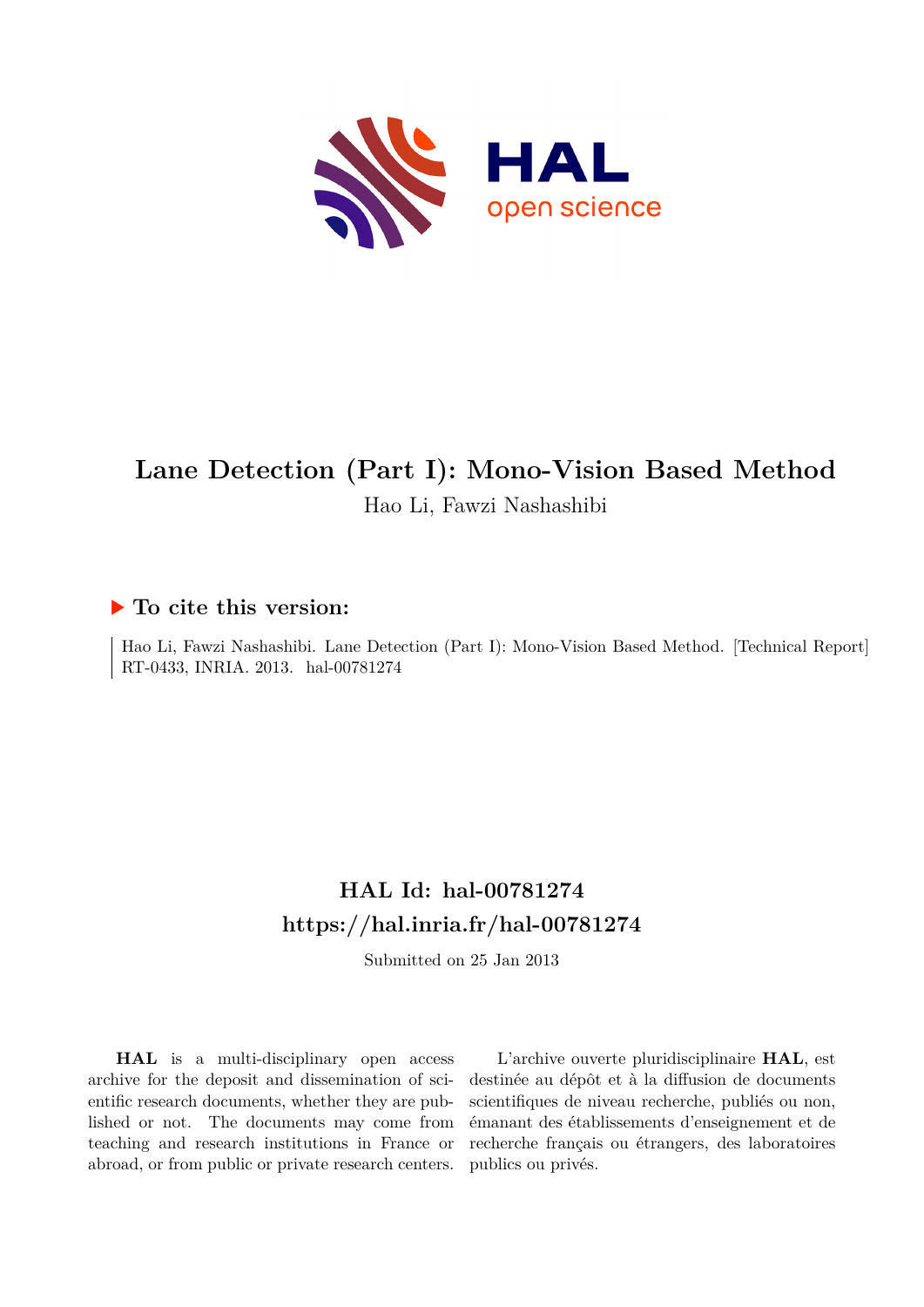

# **Lane Detection (Part I): Mono-Vision Based Method**

*Lane Detection (Part I): Mono-Vision Based Method* 1

Hao LI, Fawzi NASHASHIBI

### **TECHNICAL REPORT**

**N° 433** 

January 2013

Project-Team IMARA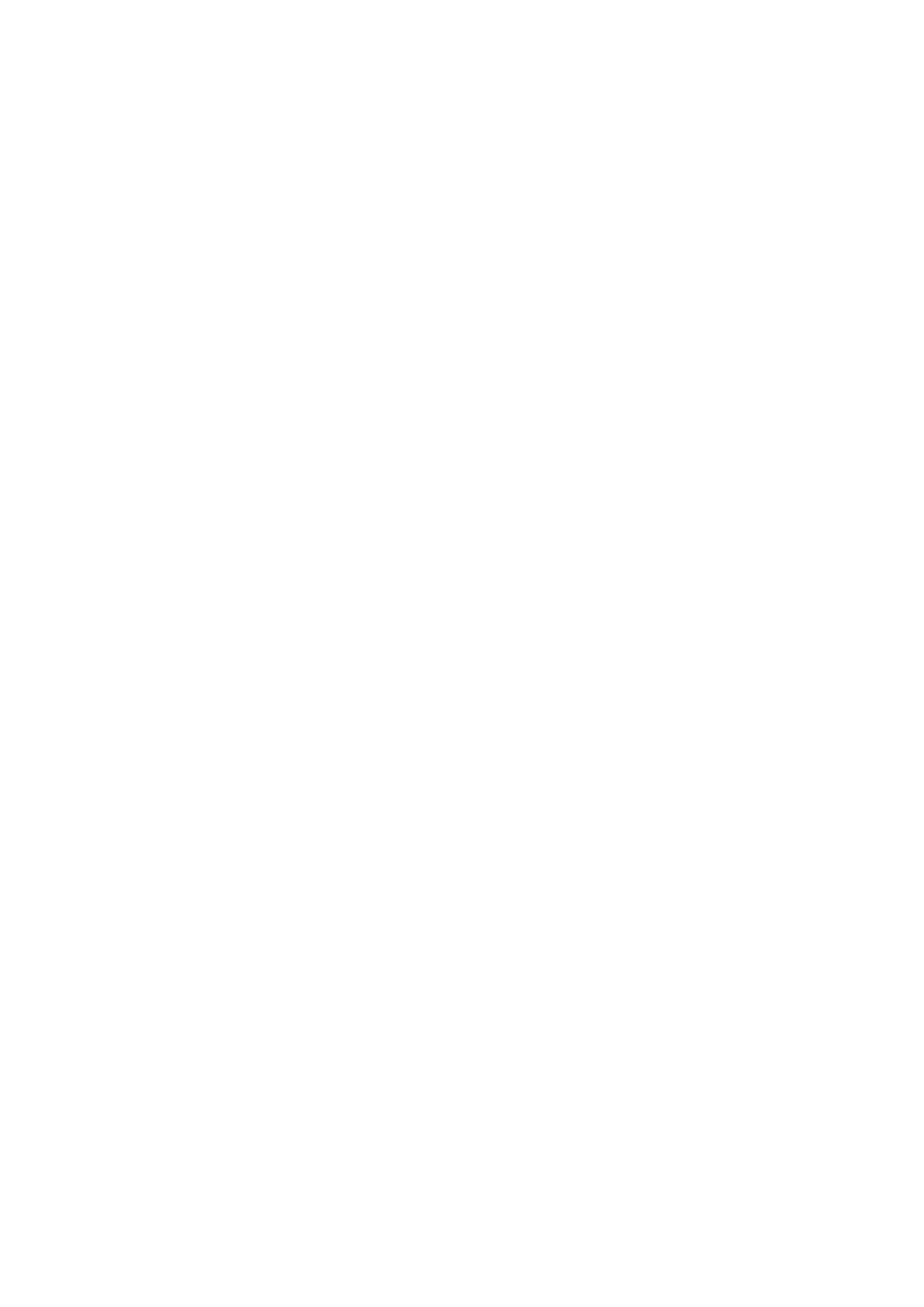

### **Lane Detection (Part I): Mono-Vision Based Method**

*Lane Detection (Part I): Mono-Vision Based Method* 3

Hao LI\* , Fawzi NASHASHIBI†

Project-Team IMARA

Technical Report  $n^{\circ}$  433 — January 2013 — 29 pages

**Abstract:** In this report, we introduce a mono-vision based lane detection method (pure mono-vision without the aide of any other sensor). The lane detection method consists of the sub-parts of lane mark segment extraction, lane model fitting, and lane tracking. The lane mark segment extractor is based on some criteria that are only related to the inherent physical properties of the lane marks. The lane model is parameterized in the world (the ground plane) reference instead of in the image reference. The lane tracking is carried out in the framework of the particle filter, including the evolution and the update of the lane state; a mechanism that executes on-line estimation of the vehicle pitch angle is naturally incorporated in the lane tracking process. Read-data tests are given to demonstrate the performance of the mono-vision based lane detection method.

**Key-Words:** lane detection, mono-vision, inverse perspective mapping, lane tracking, particle filter

† Fawzi NASHASHIBI: Imara, INRIA Paris-Rocquencourt, fawzi.nashashibi@inria.fr

**RESEARCH CENTRE ROCOUENCOURT** 

oluceau<br>DD 105 78153 Le Chesnay Cedex France

<u>.</u>

<sup>\*</sup> Hao LI: Imara, INRIA Paris-Rocquencourt, hao.li@inria.fr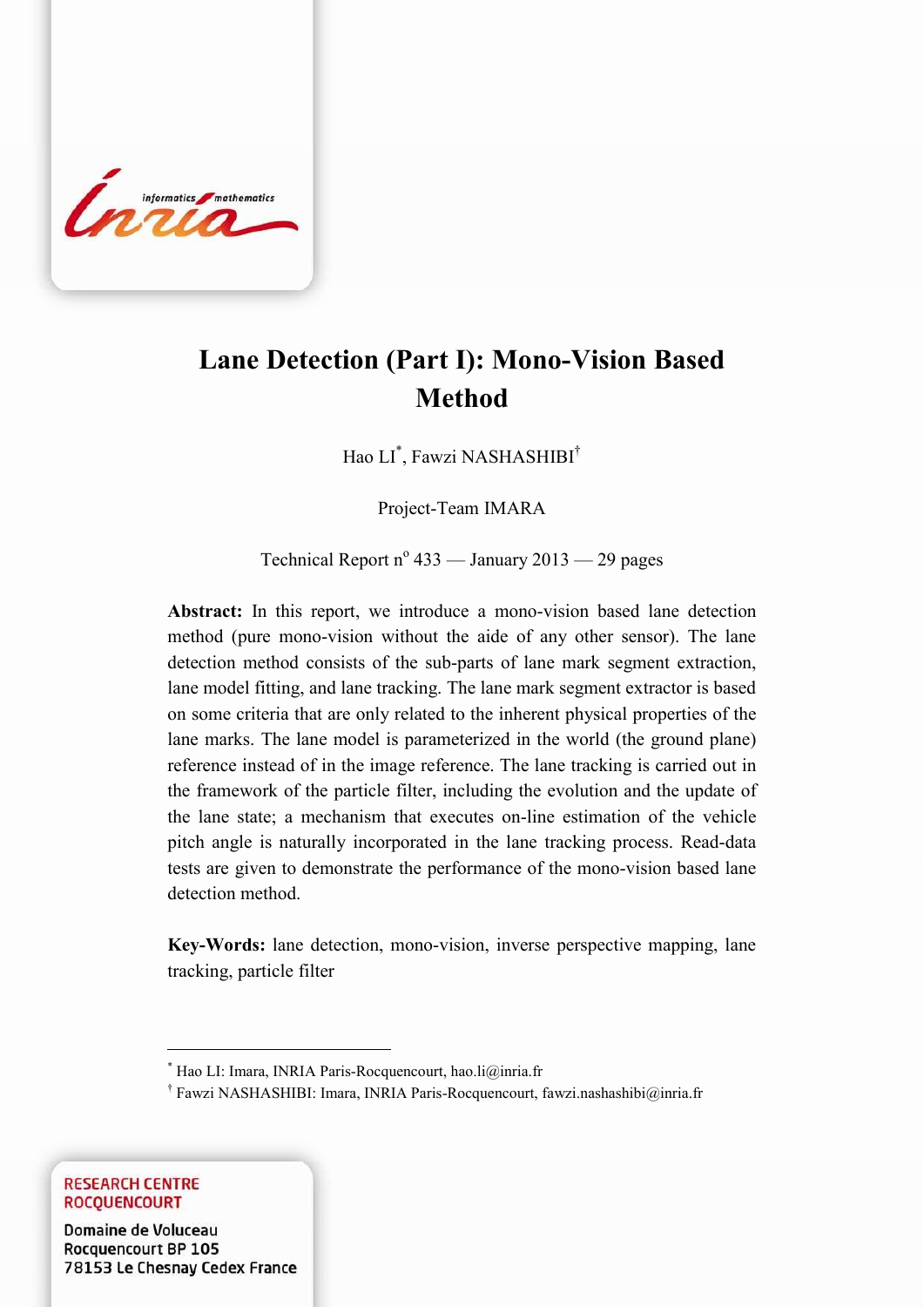### **Reconnaissance de Voie (Part I) : Méthode Fondée Sur Vision-Monoculaire**

**Résumé** : Dans ce rapport, on a introduit une méthode de la reconnaissance de voie fondée sur vision-monoculaire (pure vision-monoculaire sans l'aide de aucune capteur). La méthode de la reconnaissance de voie consiste des sousparts de l'extraction de marquages routiers, ajustement du modèle de voie, et le pistage de voie. L'extracteur de marquages routiers se fonde sur des critères qui ne sont reliés qu'aux traits physiques inhérents des marquages routiers. Le modèle de voie se paramètre dans le repère mondial (le plan du sol) au lieu du repère de l'image. Le pistage de voie se met en œuvre dans l'architecture du filtre particulaire, y compris l'évolution et la mise à jour de l'état de voie ; un mécanisme qui exécute l'estimation en ligne de l'angle tangage du véhicule est intégré naturellement dans le processus du pistage de voie. L'expérimentation aux données réelles a été conduite pour montrer la performance de la méthode de la reconnaissance de voie fondée sur visionmonoculaire.

**Mots-Clés** : reconnaissance de voie, vision-monoculaire, projection perspective inverse, pistage de voie, filtre particulaire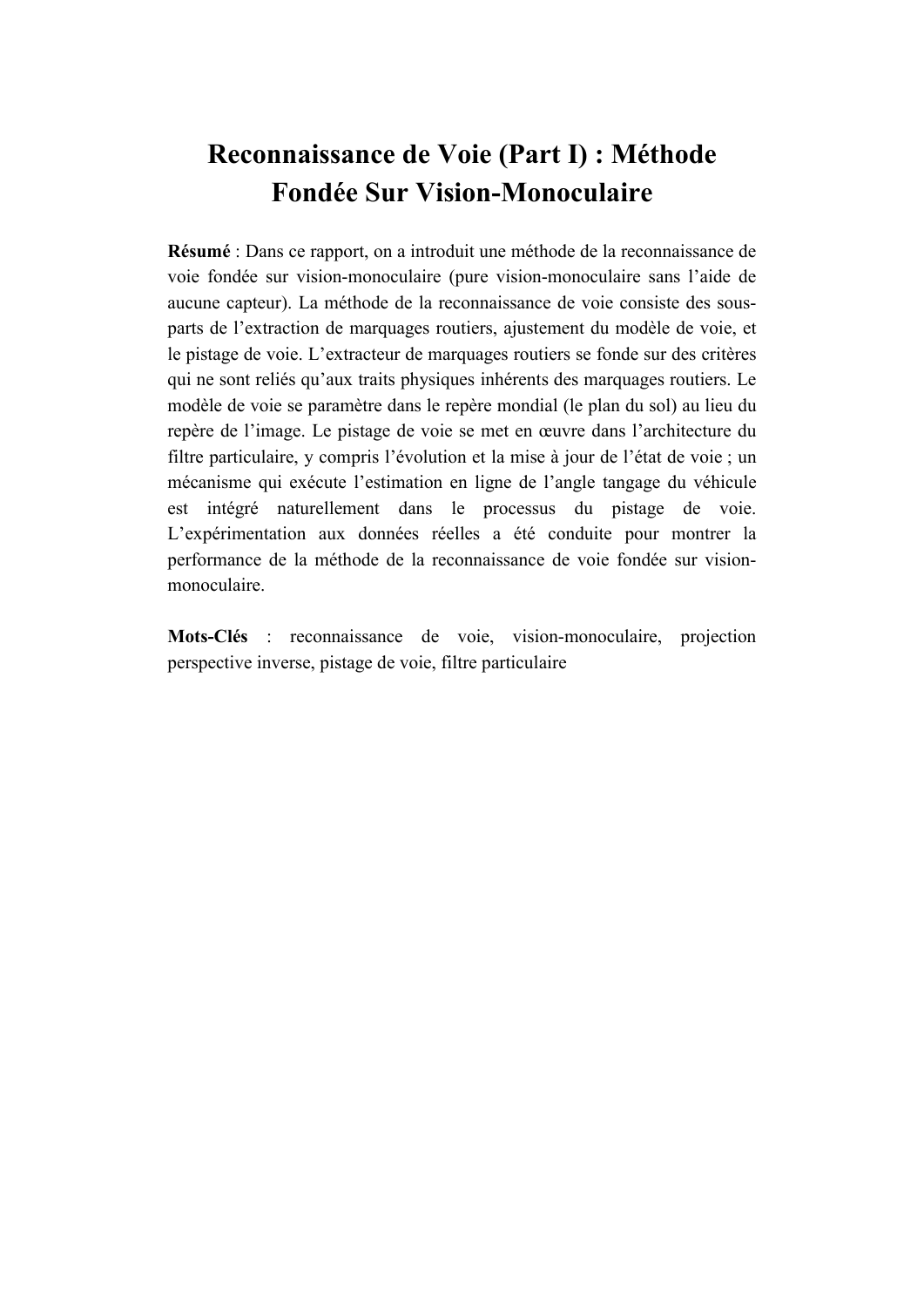#### **1 Introduction**

Lane detection, as the name itself indicates, is a process of detecting (as well as recognizing) the lanes where the ground traffic circulates. For humans, lane detection is one of the essential functions related to the driving experience. As artificial intelligence technologies find its way into the transportation field, lane detection becomes more and more a specific term that implies the utilization of certain perceptive sensors, certain processing units, and certain algorithms to perform this functionality automatically; in simple words, we let a sensor-computer system itself to perform lane detection.

For human vision and human intelligence, the task of lane detection is usually a piece of cake; when facing the variations and even severe variations of road conditions, such as the appearance of tree shadows, the existence of surrounding objects, the change of light condition, the dirt left on the road surface and etc, we humans still have no difficulty in detecting the lane marks. In contrast, all these variations of road conditions pose challenging factors for automatic lane detection based on a sensor-computer system (latter, we still use the short terms "lane detection" without always mentioning the sensors and the computers).

Despite the existence of an ocean of research works on lane detection [1], some of which can even be dated back to many decades ago, the difficulties in lane detection always exist. By so far, no existing technique can boast of detecting the lanes successfully in all circumstances where the lanes are detectable by us humans.

We might think that the difficulties in lane detection only reflect the immaturity of current techniques. Remember that before the invention of the vehicle, being able to move faster than a horse was also regarded as difficult, but no longer is. Naturally, we might simply expect the appearance of a perfect technique that will sweep away all nowadays difficulties in lane detection. However, before having such an expectation, we had better understand the causes for these difficulties.

One cause, as mentioned above, is the large variability of road conditions. Imaginarily given an ideal situation where the road background is always monotonous without any road side object, where the lane marks are always the only bright white features, and where the lighting condition is always smooth, lane detection would be rather an easy task.

Another cause for the difficulties in lane detection is due to the ambiguity of the concept "lane" itself from the perspective of ontology. Unlike those entities whose definition does not depend on the environment, the "lane" forms itself together with the environment. For example, a human being, no matter walking on a street, climbing on a cliff, or sleeping on a bed, is always regarded as a human being. Whereas for a lane that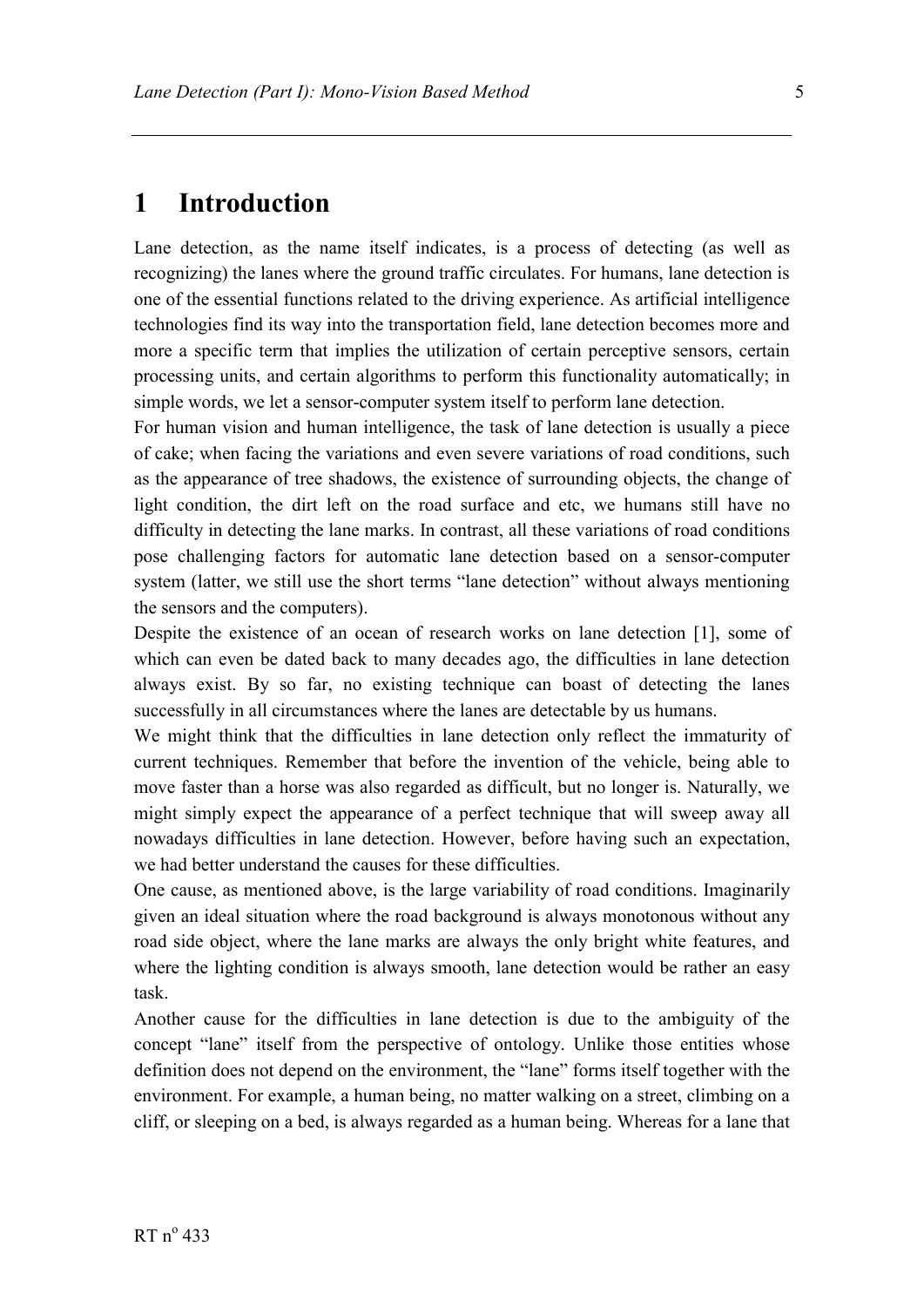consists of painted lane marks, if we paint the same lane marks (i.e. a group of white strips) on a wall, they would appear more like a kind of decoration instead of arousing the concept "lane" in our mind. Therefore, a lane is in some sense *ad hoc* defined by its environment which can be of immense sorts. In other words, the definition of the lane is rather data-driven (the data of the whole environment including the lane) than modeldriven (an underlying mechanism that forms an entity).

The data-driven characteristic of the lane definition can also be reflected by one of our daily experiences. Sometimes, we will pass a street with road construction works, where new lane marks are painted to rearrange the traffic temporarily but old lane marks might still be left there. I believe that no one will make mistakes in following the correct lane in such a scenario. However, what is the essential difference between the two sets of lane marks themselves?

Because of the data-driven characteristic of the lane definition, the ambition of finding an omnipotent lane detection technique is equivalent to being able to figure out a technique that can correctly interpret all kinds of the environment containing the lane. This requires not only an enhancement of computational resources but also a biological breakthrough on understanding how we understand the environment, which obviously has not been fulfilled by so far.

Therefore, we currently have no ambition to figure out a lane detection technique that is perfectly intelligent, i.e. being able to detect the lane correctly (neither false positive nor true negative) for all kinds of data. What we intend to achieve is to design a technique that tries to fit reasonable lane boundaries to lane mark-like features. We use "reasonable" to indicate that the detection result should be consistent with common a priori knowledge of a lane configuration. The reason to use "lane mark-like features" here instead of directly using "lane marks" is to indicate that we have no intention to interpret the same entity appearances differently according to their different environments. In the following section, we will present our methodology of lane detection together with the analysis based on state-of-the-arts.

#### **2 Mono-Vision Based Method**

If we focus on detecting the lanes characterized by visual lane marks, then vision (cameras) will be indispensable in lane detection. Vision based sensing is most related to our own sensing experience, compared with range data (laser rangefinder) based sensing, magnet based sensing and etc.

As reported in literature, researchers always try to base their lane detection components only on vision (perhaps together with motion sensors) and out of "economical" consideration try to exclude other sensors such as laser rangefinder and GPS. On the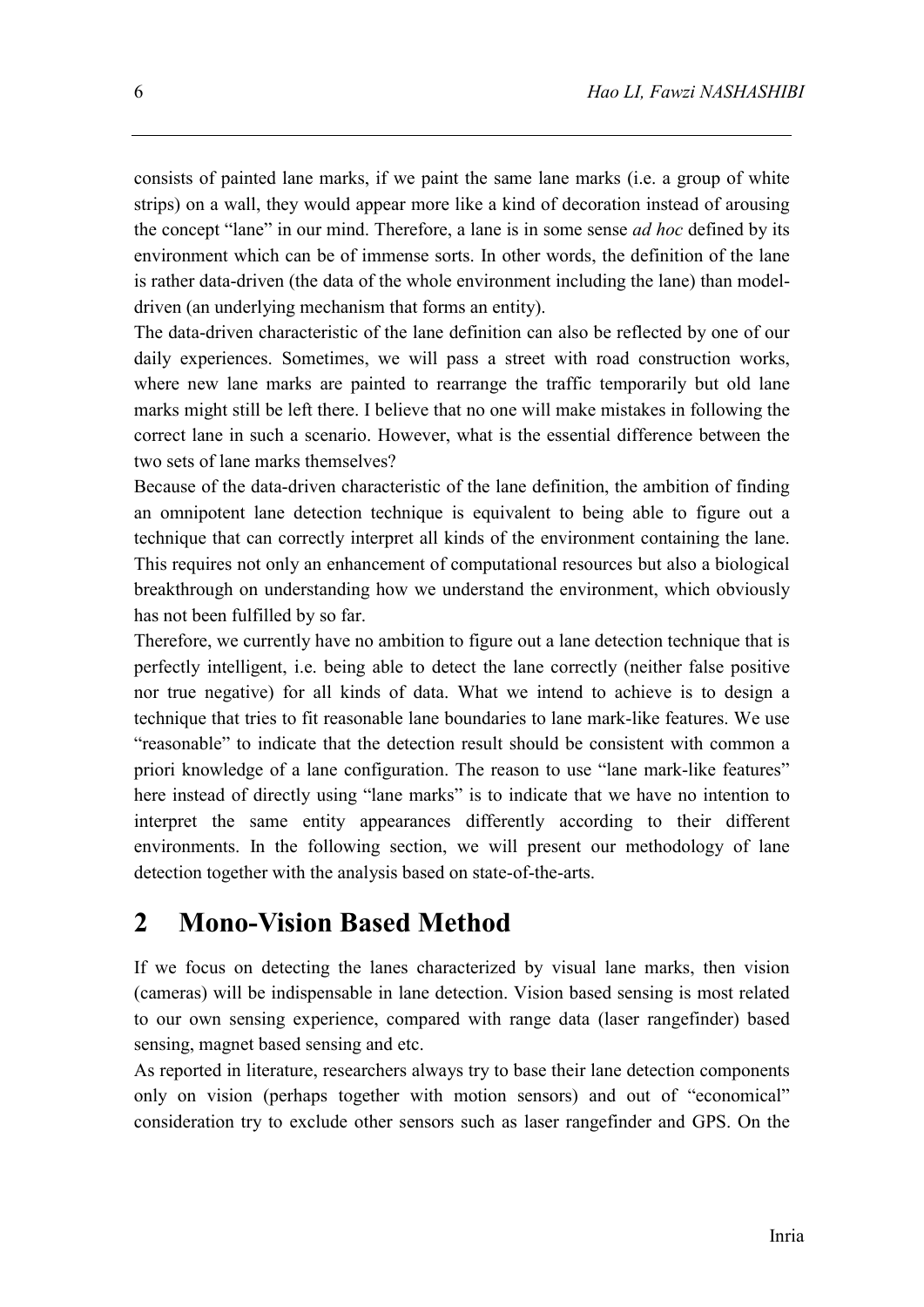other hand, we had better bear in mind that different vehicular intelligent functions are not isolated from each other and that a sensor has the potential to serve for not only one single function. As explained in [2], it has been a tendency to incorporate different types of sensors (vision, laser scanner, motion sensor, and GPS) into a vehicle, in order that the vehicle possesses fairly complete intelligent perception ability towards itself and the environment. It would be valuable to consider a function from the perspective of the integration of the entire vehicle system, not only from the function itself. Concerning lane detection, not only vision but also other sensors can be utilized.

Multi-sensor fusion based method has apparent advantage over pure vision-based method. For example, with range data, the image area associated with non-lane mark objects can be easily excluded, which can largely reduce misleading factors in the vision based lane detection. However, we would like to postpone the presentation of a multi-sensor fusion based methodology to our next report ("*Lane Detection (Part II): Multi-Sensor Fusion Based Method*"). In this report, we exploit the possibility of performing lane detection based on minimum sensor requirements. Since a lane detection system requires at least one mono-vision, we focus on only using monovision to perform lane detection, even without the aide of vehicle motion sensors—In contrast, the availability of vehicle motion data is usually taken for granted in many existing works. In other words, we try to maximize the capability of the pure monovision based method, which is not intended to serve as a final solution but serve naturally as a base stone for extending the works into a multi-sensor fusion based methodology.

#### **2.1 Lane mark feature extraction**

Few methods try to handle the image on the whole and output the lane estimate in a mechanism similar or at least intended to be similar to that of humans. A typical example is the neural networks system (*ALVINN: Autonomous Land Vehicle In a Neural Networks*) [3], which incorporates the image as an input on the whole and directly outputs vehicle control commands. Such kind of machine learning based systems that try to function in a human manner might be our dream in the long run. For the moment, the challenging issues such as the large amount of training data, how to select the training data, and how to guarantee the quality of the training data hinder the application of such kind of methods.

For overwhelming part of existing lane detection methods, the first fundamental process is the extraction of certain lane mark features. Some methods rely on explicit heuristic rules. For example, observing that a lane mark is usually a bright strip with comparatively darker local background, we might extract all those image points with strong intensity contrast against their two neighboring sides [4]. Similarly, observing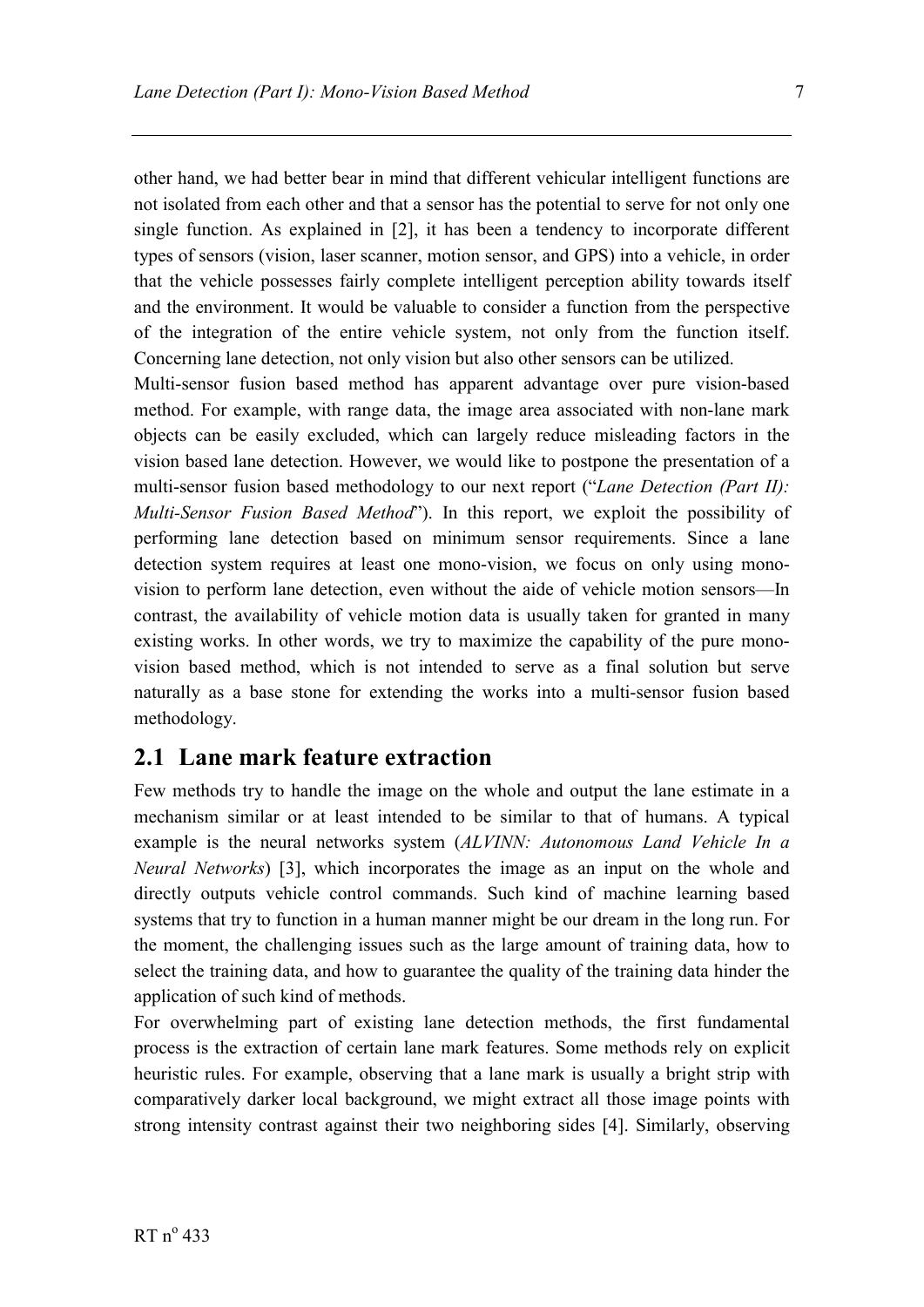that a sharp intensity contrast usually exists at the edge of lane marks, we might extract strong edge points (above certain threshold) or might only extract the strongest edge point in certain local image patches [5]. Some methods rely on implicit rules that are tuned by machine learning methods, such as support vector machine based classifier [6]. As lane marks are rather line-segment like features than point like features, some methods extract line segment features instead of extracting point features. A popular technique for extracting the line segments is the Hough transform [7]. Local edge direction estimated according to the gradients can be used to reduce the searching space of the Hough transform [8].

A common limitation of existing methods is that the criteria used to select lane mark features are not related to the inherent physical properties of the lane marks. For example, light intensity contrast between lane mark points and their surrounding background is often employed as the criteria; however, it is not an inherent property of the lane marks and a lane mark extractor based on it is often susceptible to the variation of lighting conditions. Those criteria associated with machine learning based methods are even far away from the physical properties of the lane marks, not to mention the inherent physical properties. Because of this limitation, existing methods usually require tuning of certain parameters (either according to heuristic experiences or according to certain machine learning rules) that rather depend on concrete application scenarios.

We intend to design a lane mark feature extractor that is related to the inherent physical properties of the lane marks. More specifically, we use an edge detector with a low threshold to guarantee extracting the contours of the candidate lane mark segments; then we use general a priori knowledge about the inherent physical properties of the lane marks to sift away those unqualified lane mark segment candidates.

#### **2.2 Lane model fitting**

Another fundamental process after lane mark feature extraction is lane model fitting (or lane hypothesis). The requirement for lane model fitting is two-folds: first, lane model fitting can propose a continuous lane configuration out of discreet lane mark features; second, it can smooth the errors of the lane mark features.

Line model can be fairly used to fit lane marks in a short range in front of the vehicles. For certain applications such lane departure warning, the line model fitting results are acceptable for fulfilling the tasks. On the other hand, for lane detection up to a range say 40 meters in front of the vehicle, the limitation of a line model is obvious.

To increase the representation ability of the lane model, the parabolic curve model [9] and the spline model [10] have been used for fitting the lane mark features. A challenging issue for the lane model fitting process is the computational cost. For real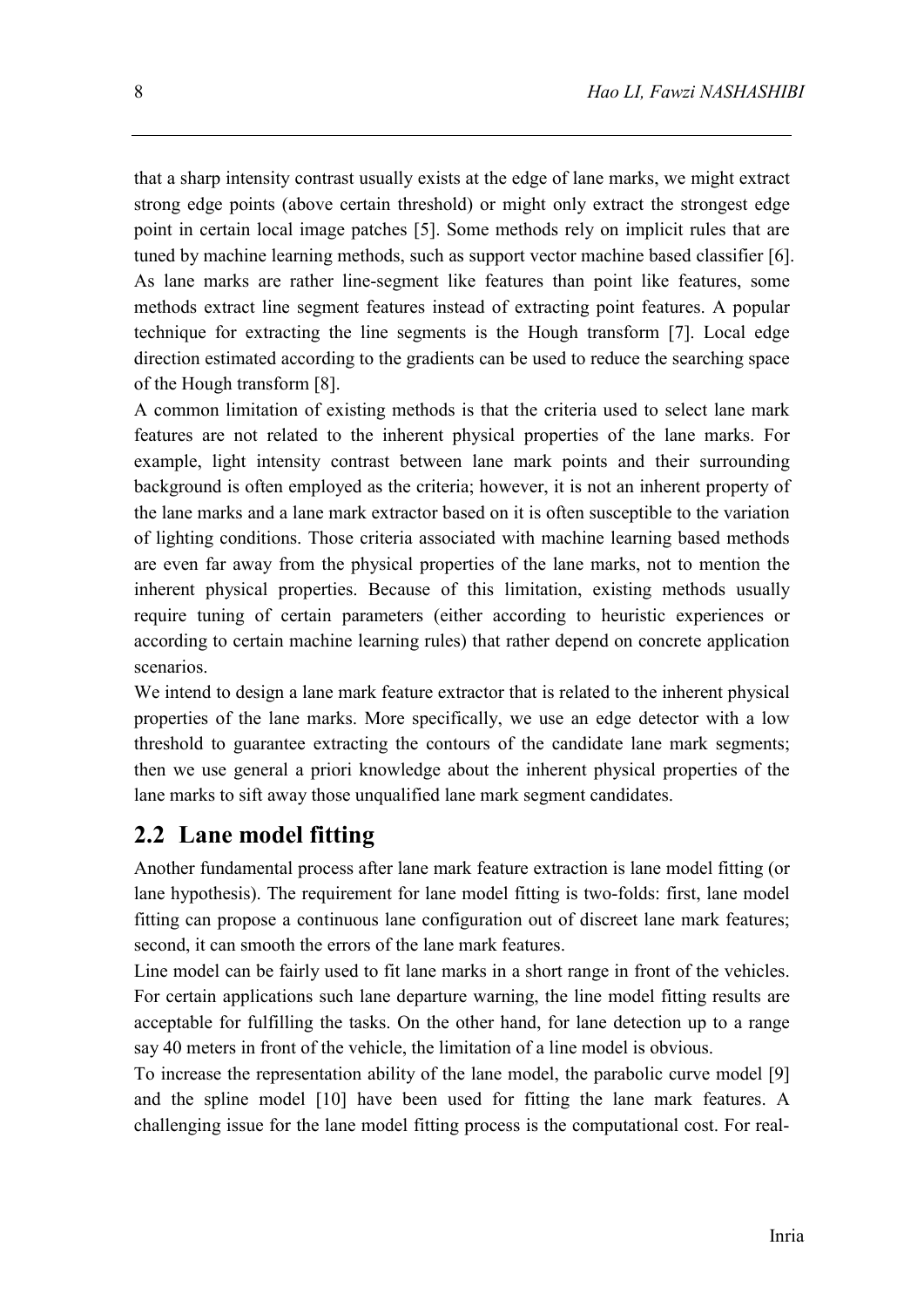time feasibility, it is unlikely to traverse the entire lane model parameter space, especially when the lane model is complicated. To reduce the computational cost, partial-searching methods such as the Metropolis algorithm [9], the random Hough transform [7], and the RANSAC technique [11] have been used to search for semioptimal solutions (*RANSAC: RANdom SAmple Consensus* [12]).

In our method, we parameterize the lane model in the world (the ground plane) reference instead of in the image reference. We borrow the RANSAC spirit to generate lane configuration hypothesis.

#### **2.3 Lane tracking**

When we perceive a lane with our own vision, there is no apparent trace of visual "tracking" in this process: our ability to perceive the lane at any instant does not depend on our perception results at previous instants.

On the other hand, lane tracking is usually an important part in artificial vision based lane detection. It is intended to enhance the efficiency and the robustness of the lane detection process. The lane estimation in the last system period can be used to specify the regions of interest in current system period, which not only can reduce the searching space for the lane mark features but also can reduce the noise-signal ratio. Besides, lane detection can be regarded to establish a temporal consensus among the lane detection results at different times, which can reduce the false positives that appear coincidentally.

The convenient Kalman filter (or extended Kalman filter) that is popular in many fields also finds its application in the process of lane tracking [13]. On the other hand, the particle filter (sampling based method) is also a powerful tool for lane tracking [14].

Compared with the Kalman filter, the particle filter has two noticeable merits: first, it has the potential to model arbitrary distributions; second, as an extension of the first merit, it can naturally handle multi-modal states. For example, in ambiguous situation where it is difficult to determine the correct one out of two lane configuration hypotheses that are both plausible, the particle filter allows to temporarily keep both hypotheses for further judgements based on new upcoming data. In contrast, the Kalman filter requires a definitive choice between the two hypotheses, and might make the wrong choice, which will incur the kidnapping problem. We prefer to use the particle filter as the technique for lane tracking.

#### **3 Lane Mark Segment Extraction**

From this section, we will introduce in details our mono-vision based lane detection method.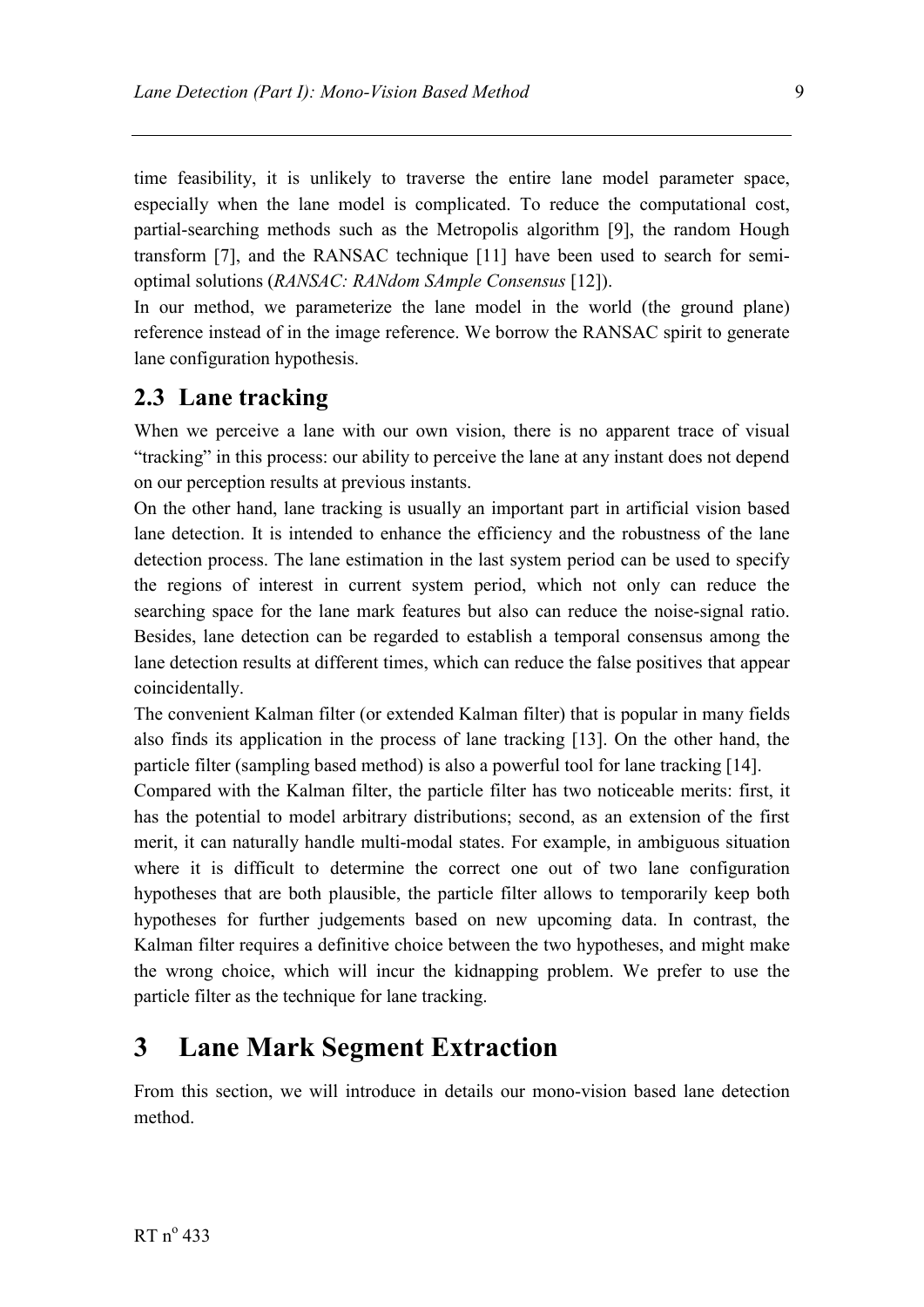#### **3.1 Inverse perspective mapping (IPM)**

Image processing is carried out on the bird-eye view image instead of directly on the camera image; the bird-eye view image is obtained from the camera image by inverse perspective mapping (details will be given in this sub-section latter), see Fig.1 (b). The practice of detecting lane mark features from the bird-eye view image can be found in literature, such as in [4] [6] [14]. Compared to the original camera image, the bird-eye view image possesses two merits for lane detection: first, any processing result on the bird-eye view image can be related to actual physical properties of 3D world entities; second, lane marks are almost aligned in the same direction in the bird-eye view image, which brings convenience for image processing.



Figure 1 (a: left) camera image; (b: right-top) bird-eye view image; (c: right-middle) edge segments; (d: right-bottom) lane mark segments

Let the vehicle be stationary on a flat ground, the vehicle coordinate system (or the vehicle reference) is established in a way that the X-axis is pointing longitudinally forward, the Z-axis is pointing vertically upward, and the Y-axis is determined by the right-hand rule; besides, the X-O-Y plane is situated on the ground plane. Such way of establishing the vehicle coordinate system is for the convenience of relating the image data to the ground plane. See Fig.2.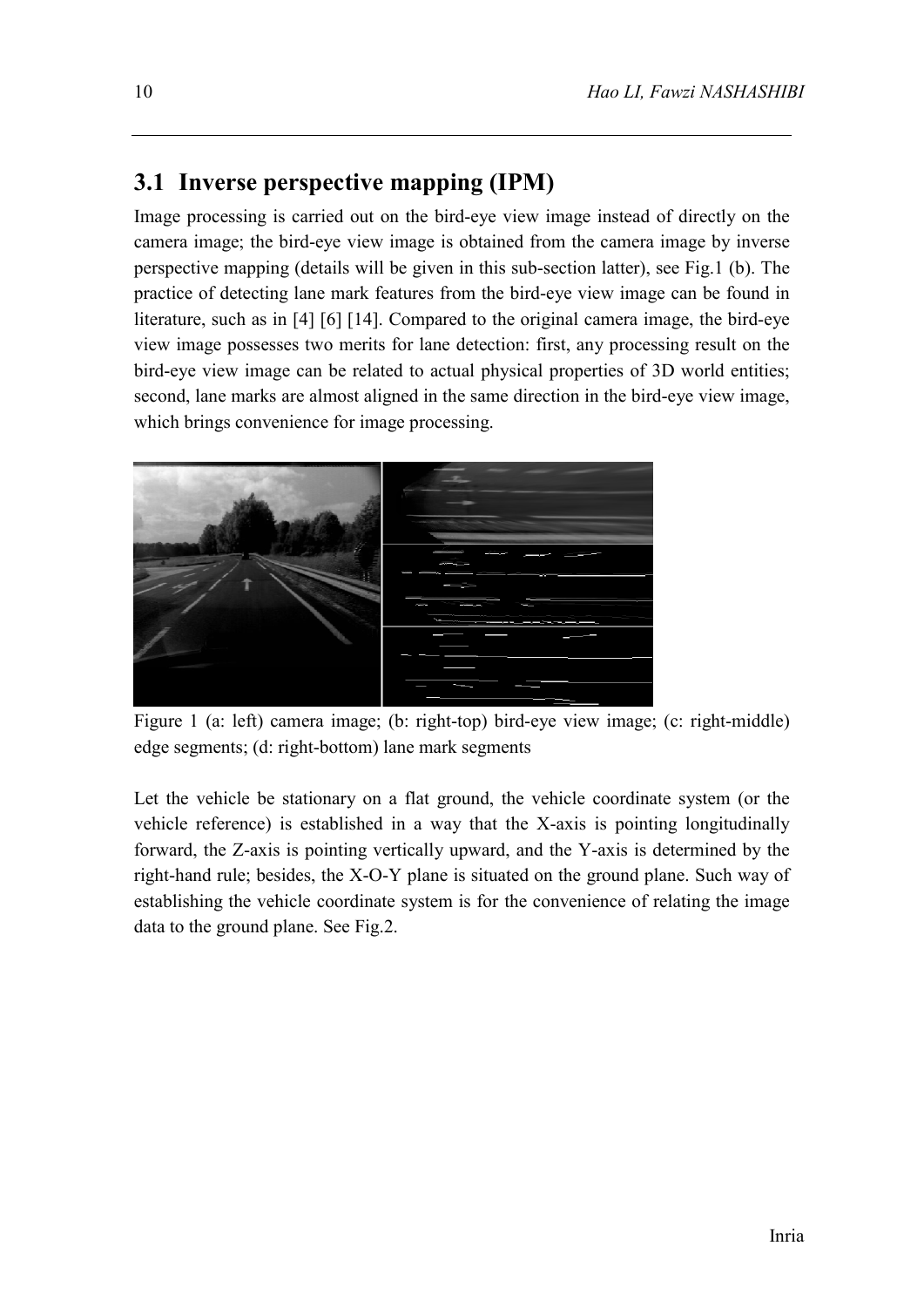

Figure 2 the image coordinate system and the vehicle coordinate system

The camera intrinsic parameters are always fixed and only need to be calibrated once using say the standard chessboard based method [15]. As the camera is fixed on the vehicle, the spatial relationship between the camera coordinate system and the vehicle coordinate system is also fixed and the camera extrinsic parameters can also be determined. In practice, it is not necessary to make a clear distinction between the camera intrinsic parameters and the camera extrinsic parameters; we can express the relationship between the vehicle coordinate system and the image coordinate system in a compact form of *perspective mapping* [16] (attention to the difference between the camera coordinate system and the image coordinate system which are related by the camera intrinsic parameters to each other):

$$
\beta \mathbf{P}_I = \mathbf{M} \cdot \mathbf{P}_V
$$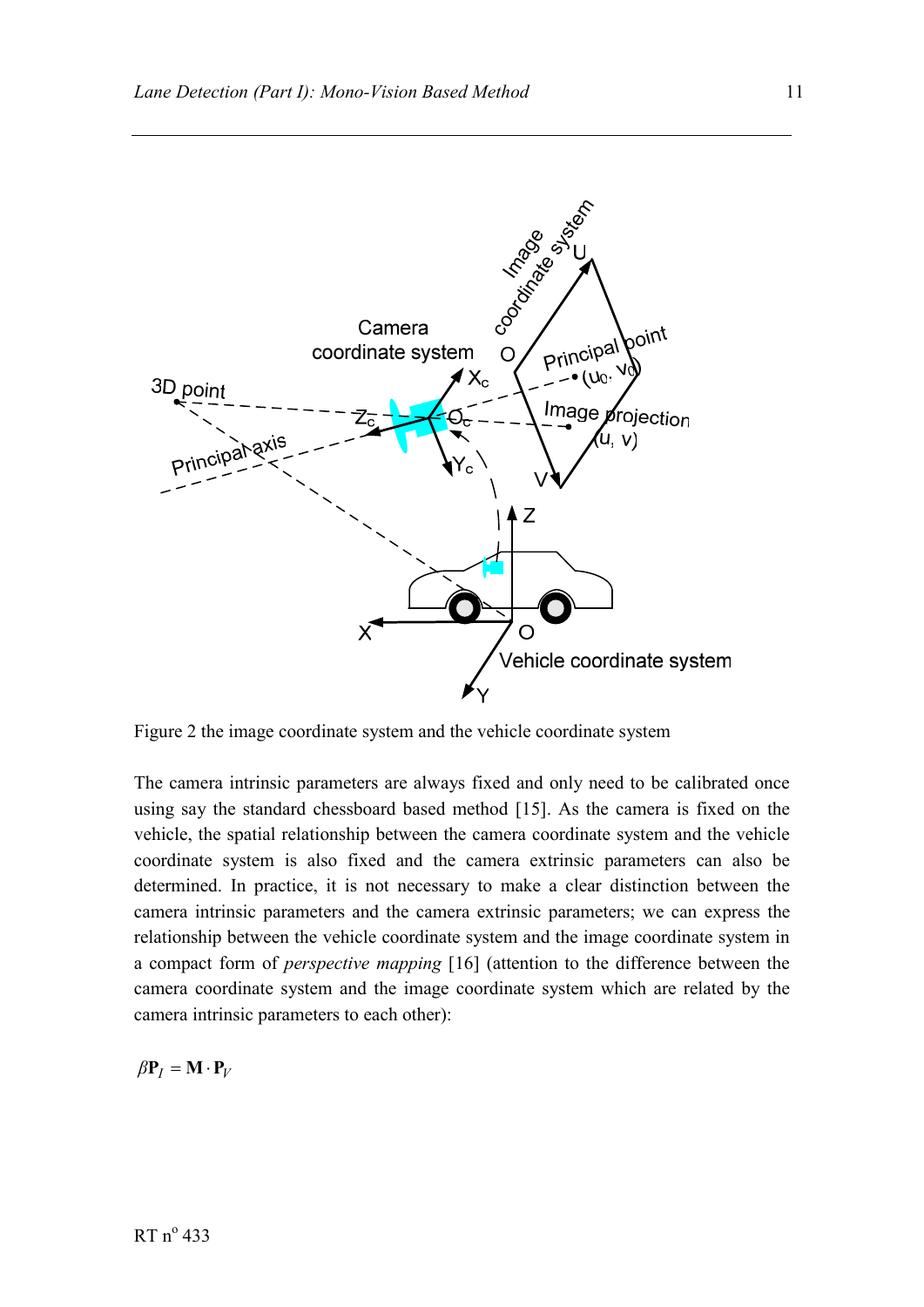$$
\beta\begin{bmatrix}u\\v\\1\end{bmatrix} = \begin{bmatrix}m_1 & m_2 & m_3 & m_4\\m_5 & m_6 & m_7 & m_8\\m_9 & m_{10} & m_{11} & m_{12}\end{bmatrix} \begin{bmatrix}x\\y\\z\\1\end{bmatrix}
$$
 (3-1)

The matrix **M** is called the *perspective matrix*;  $P<sub>I</sub>$  denotes the augmented image coordinate vector;  $P_V$  denotes the augmented vehicle coordinate vector. Due to the movement of the vehicle, the X-O-Y plane is not always ideally aligned with the ground plane; there might be slight discrepancy between the two planes. According to our observation, the pitch angle usually accounts for the considerable part of this discrepancy. We can use a simplified model to describe the influence of the pitch angle (denoted as  $\alpha$ ); as shown in Fig.3.



Figure 3 the discrepancy caused by the pitch angle

The relationship between the ground plane points and their image projects are given as follows:

$$
\beta \mathbf{P}_I = \mathbf{M} \cdot \mathbf{P}_V = \mathbf{M} \cdot \mathbf{R}_y(-\alpha) \cdot \mathbf{P}_G = \mathbf{M}_\alpha \cdot \mathbf{P}_G
$$
(3-2)  

$$
\mathbf{R}_y(-\alpha) = \begin{bmatrix} \cos(-\alpha) & 0 & -\sin(-\alpha) & 0 \\ 0 & 1 & 0 & 0 \\ \sin(-\alpha) & 0 & \cos(-\alpha) & 0 \\ 0 & 0 & 0 & 1 \end{bmatrix}; \ \mathbf{M}_\alpha = \mathbf{M} \cdot \mathbf{R}_y(-\alpha); \ \mathbf{P}_G = \begin{bmatrix} x_g \\ y_g \\ z_g \\ 1 \end{bmatrix}
$$

Given an arbitrary point  $P_G$  on the ground plane ( $z_g=0$ ), we can compute its image counterpart  $P_1$  via (3-2). Vice versa, given an image point  $P_1$  and we suppose it situated on the ground plane, we can also compute its world counterpart  $P_G$ —Attention: given a general image point, it is impossible to determine its world counterpart. Since we focus on lane detection and all the lane marks are situated on the ground plane, we assume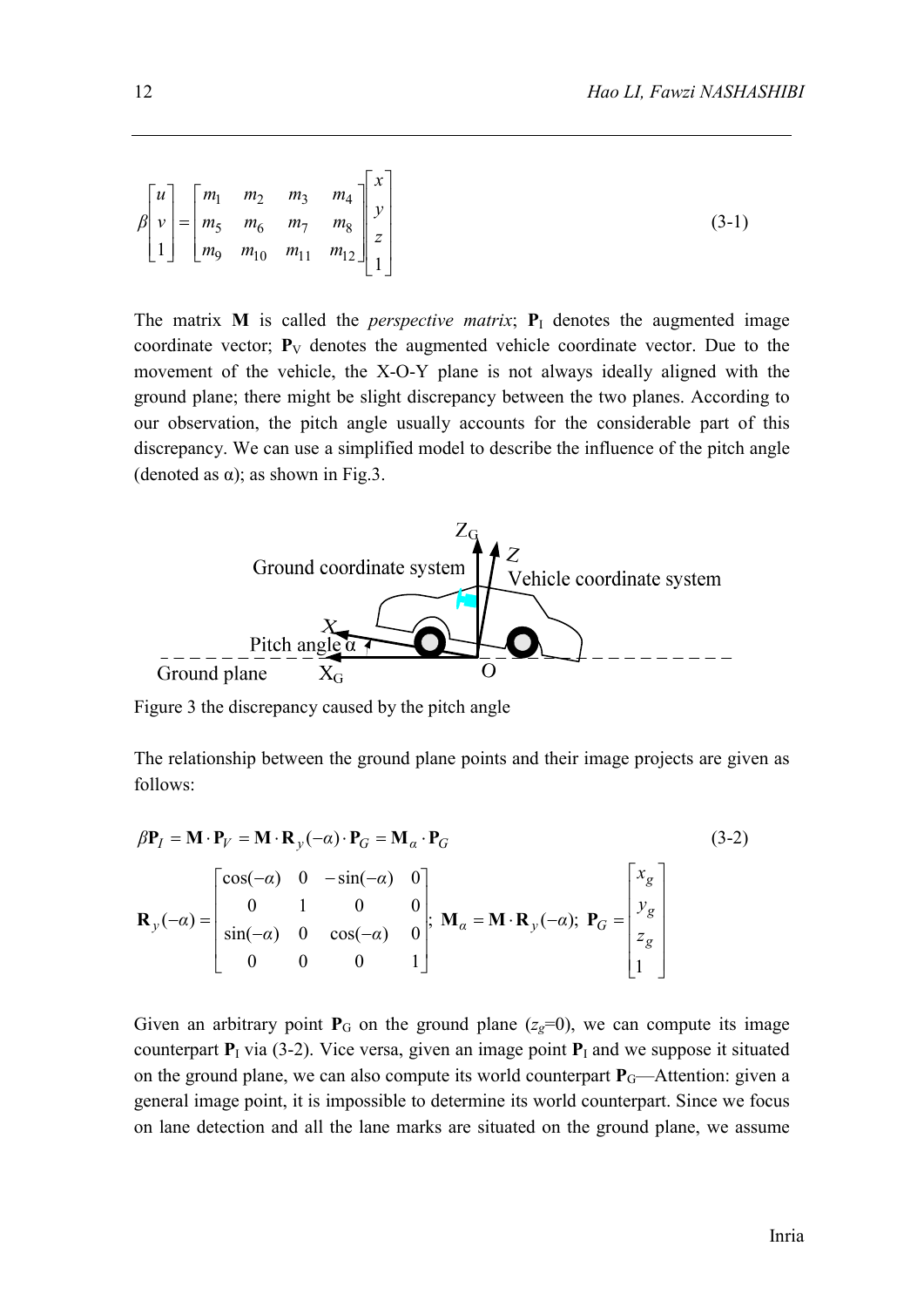that all image points are situated on the ground plane (this will have no influence on the lane mark features that we care about); with this assumption, we can compute the world counterpart of each image point—Via  $(3-2)$  with the constraint  $z<sub>g</sub>=0$ , we can re-project the image onto the ground plane, in certain re-projection resolution as we need. In our implementation, each pixel in the bird-eye view image represents 0.1 meter; an example is shown in Fig.1.

If the pitch angle  $\alpha$  can be estimated on-line, then it can be substituted into (3-2) to update  $M_{\alpha}$ . If there is no such kind of on-line estimation mechanism, we can simply let  $\alpha$  be 0 (considering that the pitch angle is generally small); the detection results are also acceptable for many applications.

#### **3.2 Edge detection with low threshold**

Edge points are extracted from the bird-eye view image using the Canny detector [17] in a modified way: first, image gradients are only computed along the vertical direction at each pixel because all lane marks are almost aligned in horizontal direction (this is a convenience brought by using the bird-eye view image); second, non-maximum suppression is carried out only along the vertical direction. This modified version is computationally more efficient than the original Canny detector.

As explained in previous section, we do not want to treat the edge detector threshold as one of the criteria to distinguish the lane marks apart from the background. We simply use a low threshold to guarantee the detection of 'any' lane mark edge points—it has to be admitted that it is difficult to guarantee the detection of absolutely 'any' lane mark edges, because a low threshold would still sift away some lane mark edge parts in adverse scenarios where these parts are even not so visible for our human eyes— Although a low threshold would incur comparatively more false positives, our philosophy is to reduce the false positives according to the criteria that are related to the inherent physical properties of the lane marks.

#### **3.3 Edge point connection and edge segments matching**

If any two edge points have the same gradient sign and they are in the neighbourhood of each other, then they are connected. In this way, a group of edge segments can be obtained. The segment length in the bird-eye view directly reflects the physical length of the segment (this is another convenience brought by the bird-eye view image). Since the length is an inherent physical property of the lane marks and it will not be influenced by the variation of road conditions. Therefore, we can fairly eliminate those edge segments whose length is below a certain value, as we know that there are construction standards which specify the minimum length of the lane marks. By so far, we intend to only use general *a priori* knowledge and do not want to get entangled with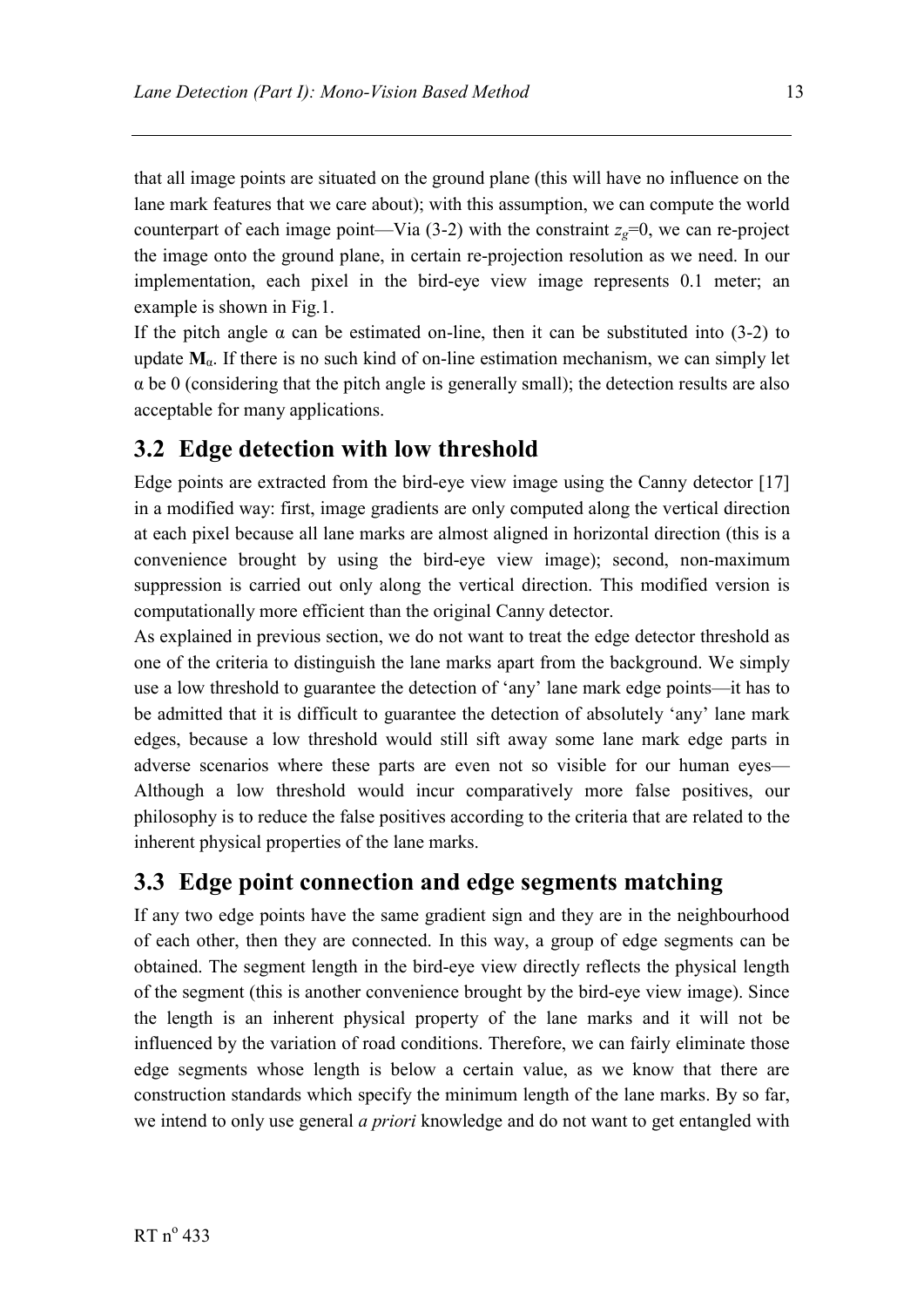any specific *a priori* knowledge associated with certain road region. Therefore, we set a conservative threshold of 1.0 meter, noting that many kinds of lane mark segments are much longer than this value. Obviously, if other sources of data besides the monovision can be used, such as a map or a GIS (Geographical Information System), then more pertinent length thresholds can be set for detecting the lane marks.

The next step after getting the edge segments is to match the edge segments to form lane mark segments (the final output of lane mark features). A lane mark segment always has the 'dark-bright-dark' pattern in its neighbourhood area; in other words, the up-side edge of a lane mark should always have the 'positive' sign while the down-side edge should always have the 'negative' sign. This pattern is another inherent physical property of the lane marks (noting that here we only care about the sign, not the value behind the sign).

Given an edge segment  $S_1$  with positive sign, search in its down-side neighbourhood the closest edge segment with negative sign. The area of the neighbourhood under searching is determined by the width of the lane marks. If a qualified edge segment (denoted as  $S_2$ ) can be found, then  $S_1$  and  $S_2$  are combined to form a lane mark segment which lies in the middle of these two segments; otherwise discard  $S<sub>1</sub>$ . The lane width threshold is also set conservatively and set to be 0.8 meter, noting that the width of a lane mark is usually much smaller than this value.

By so far, the lane mark features used in our lane detection method, i.e. the lane mark segments, are finally obtained.

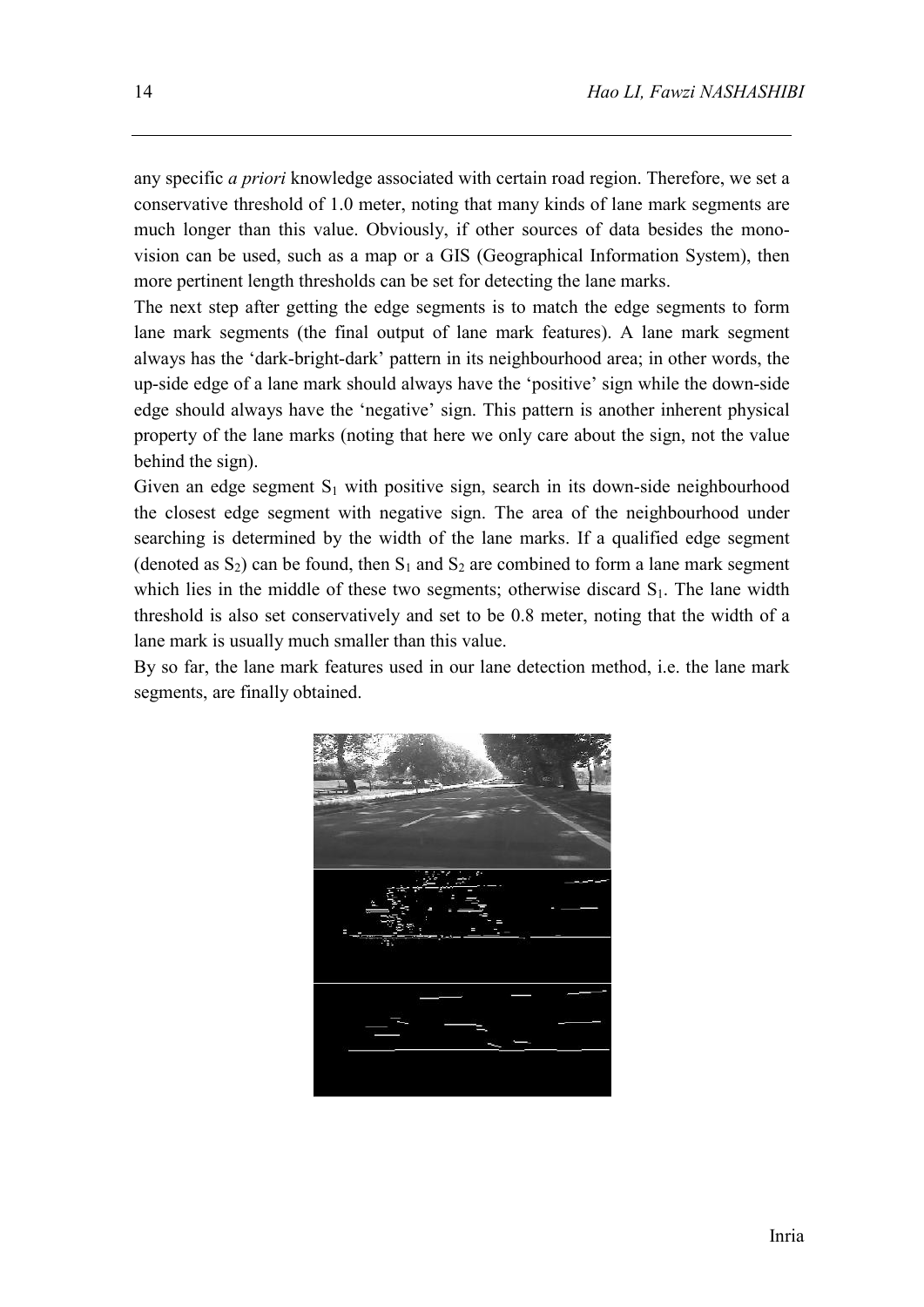Figure 4 (top) the camera image; (middle) result of edge detection; (bottom) result of lane mark segment detection;

#### **4 Lane Model Fitting**

The task of lane model fitting is to propose possible lane configurations based on the lane mark segments extracted via the method described in previous section. The basic idea is: randomly generate a group of lane configuration samples and then evaluate the fitness of each sample.

#### **4.1 Establish relationship among lane mark segments**

As traversing all the possibilities in the model parameter space might be computationally forbidding, different methods in the spirit of random sampling such as the RANSAC method [12] have been proposed to search for semi-optimal solutions while keeping the computational expense at affordable level. To further save the computational expense, it would be better NOT to waste sampling on those absolutely impossible lane configurations. In other words, for any pair of lane mark segments, a preliminary judgement on whether they are possible to be on the same lane would contribute to computational efficiency.

Given two lane mark segments:  $S_1[A,B]$  and  $S_2[C,D]$ ; where A and B are respectively the left and the right end points of  $S_1$ , C and D are respectively the left and the right end points of  $S_2$ . Furthermore, given that  $S_1$  is on left to  $S_2$ , i.e.  $B_x \ll C_x$ . Suppose that these two lane mark segments are situated on the same lane and let the lane part between B and C be modelled by a cubic spline, whose direction at B is set the same to the direction from A to B and whose direction at C is set the same to the direction from C to D.

$$
y = a_0 + a_1(x - B_x) + a_2(x - B_x)^2 + a_3(x - B_x)^3
$$
\n
$$
\begin{bmatrix} a_0 \\ a_1 \\ a_2 \\ a_3 \end{bmatrix} = \begin{bmatrix} 1 & 0 & 0 & 0 \\ 0 & 1 & 0 & 0 \\ \frac{3}{(C_x - B_x)^2} & -\frac{2}{C_x - B_x} & \frac{3}{(C_x - B_x)^2} & -\frac{1}{C_x - B_x} \\ \frac{2}{(C_x - B_x)^3} & \frac{1}{(C_x - B_x)^2} & -\frac{2}{(C_x - B_x)^3} & \frac{1}{(C_x - B_x)^2} \end{bmatrix} \begin{bmatrix} B_y \\ B_y - A_y \\ B_x - A_x \\ C_y \\ D_y - C_y \\ D_x - C_x \end{bmatrix}
$$
\n(4-1)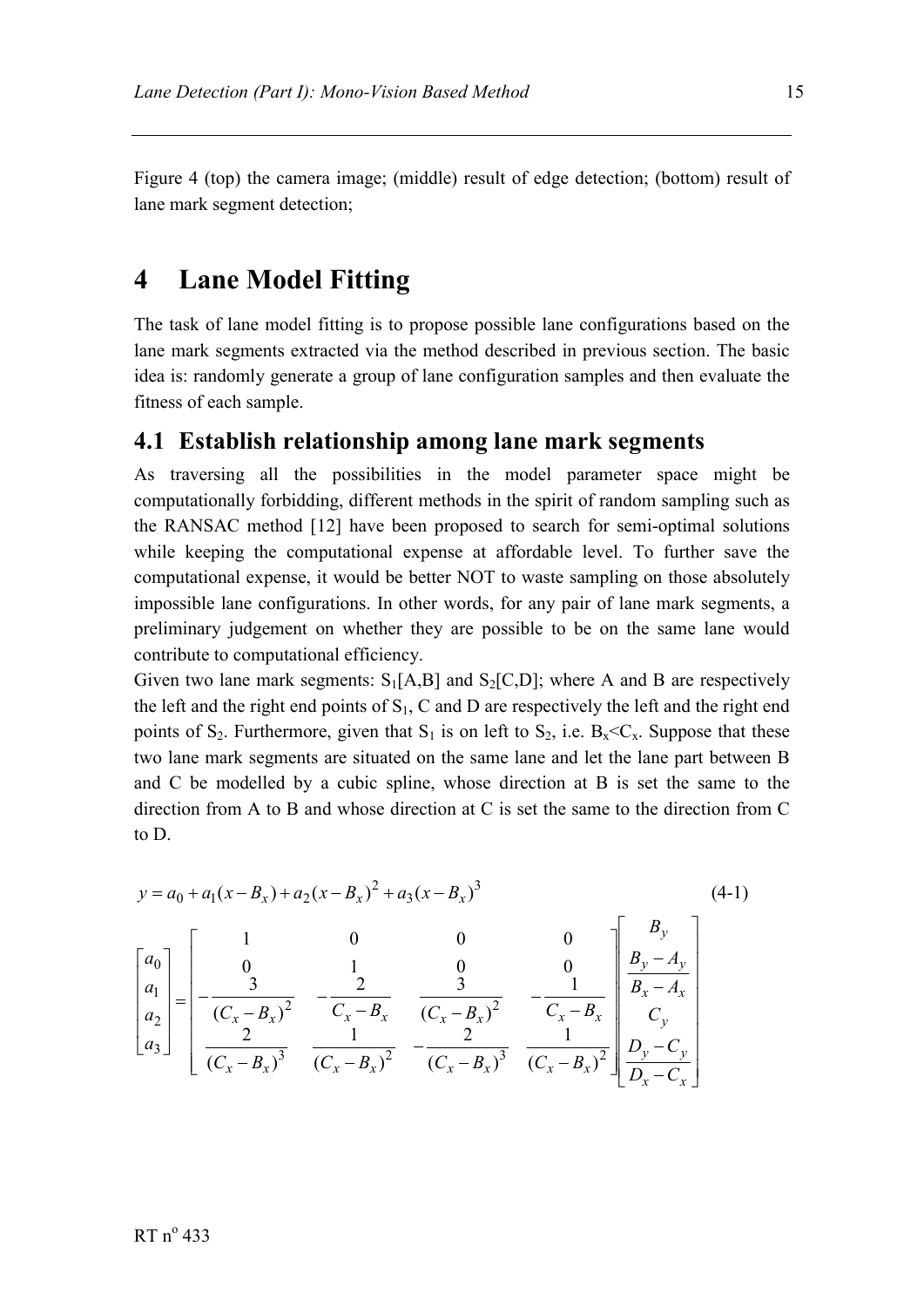Compute the curvature at B, denoted as *curv*(B):

$$
curv(B) = 2a_2 / (1 + {a_1}^2)^{1.5} \approx 2a_2 / (1 + 1.5{a_1}^2)
$$

By construction standards, the curvature of each road should not exceed the maximum curvature constraint. We set a conservative threshold for the curvature, which is set to be 0.04. If the curvature at B is no larger than this value, the lane mark segment  $S_2$  is labelled to have 'right-side relationship' with the lane mark segment  $S_1$ ; otherwise they do not have any relationship.

#### **4.2 Lane configuration sampling**

A group of lane configuration samples is generated randomly. Each sample is formed by selecting lane mark segments from the left-side (near-side to the vehicle) to the right-side in the following pseudo-code procedures:

*-Randomly select a lane mark segment which is within a certain range ahead; LOOP:* 

*-If no lane mark segment has right-side relationship with the last selected lane mark segment, break the loop;* 

*-Randomly generate a value from the set {T, F};* 

*-If F, break the loop;* 

*-If T, among those lane mark segments which have right-side relationship with the last selected lane mark segment, randomly select one;* 

*LOOP END* 

*LOOP: FOR any pair of neighbouring lane mark segments* 

*-Fit a cubic spline to the two segments using (4-1);* 

*-Give a flag to any lane mark segment which is between these two segments and is on the fitted cubic spline under a deviation tolerance;* 

*LOOP END* 

*-Add all lane mark segments with flag to current lane configuration sample;* 

Then a group of lane configuration samples is obtained, each of which consists of several lane mark segments or a single lane mark segment. Merge the lane configuration samples which are actually the same into one lane configuration sample, so as to remove the repetition of the samples. The fitness value of a lane configuration sample is the total length of all the lane mark segments in this sample.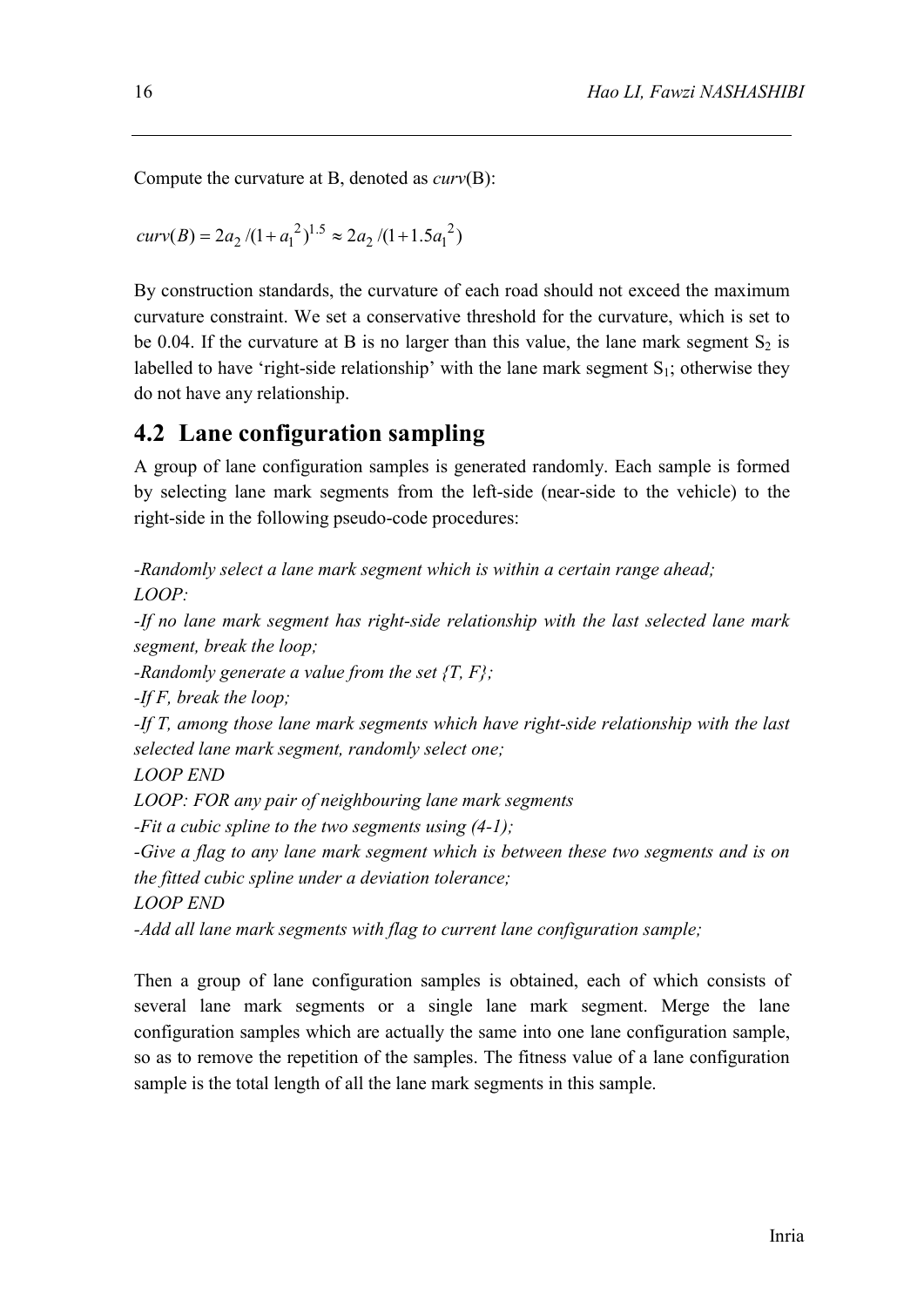#### **5 Lane Tracking**

The lane tracking process is carried out in the framework of the particle filter (or the sequential Monte Carlo method) [18], with a motivation to benefit from its potential to handle arbitrary distributions and multi-modal states.

#### **5.1 Lane configuration model**

Let the lane configuration be denoted as a generic function  $f(x)$  expressed in the vehicle reference; at the beginning, we examine some mathematic properties of the  $f(x)$ .



Figure 5 the lane configuration in the current vehicle reference

For the  $f(x)$ , suppose  $f^{2}<<1$ ; in other words, suppose that the lane-vehicle relative orientation within a certain range in front of the vehicle is moderate. For example, even for a turn of the curvature radius of 120 meters, the relative orientation at a distance as far as 40 meters ahead is about only 1/3, whose square is about only 0.1. The curve at a point  $(x, f(x))$ , denoted as *curv* $(x, f(x))$  is:

$$
curv(x, f(x)) = \frac{f^{''}}{(1 + f^{2})^{1.5}} \approx f^{''}
$$
\n(5-1)

In other words, we can approximately regard the second-order derivative as the lane curvature. We can also approximate the curvature changing rate as follows:

$$
\frac{d(curv(x, f(x)))}{dS} \approx \frac{df'}{dx} \approx f^{(3)}
$$
\n(5-2)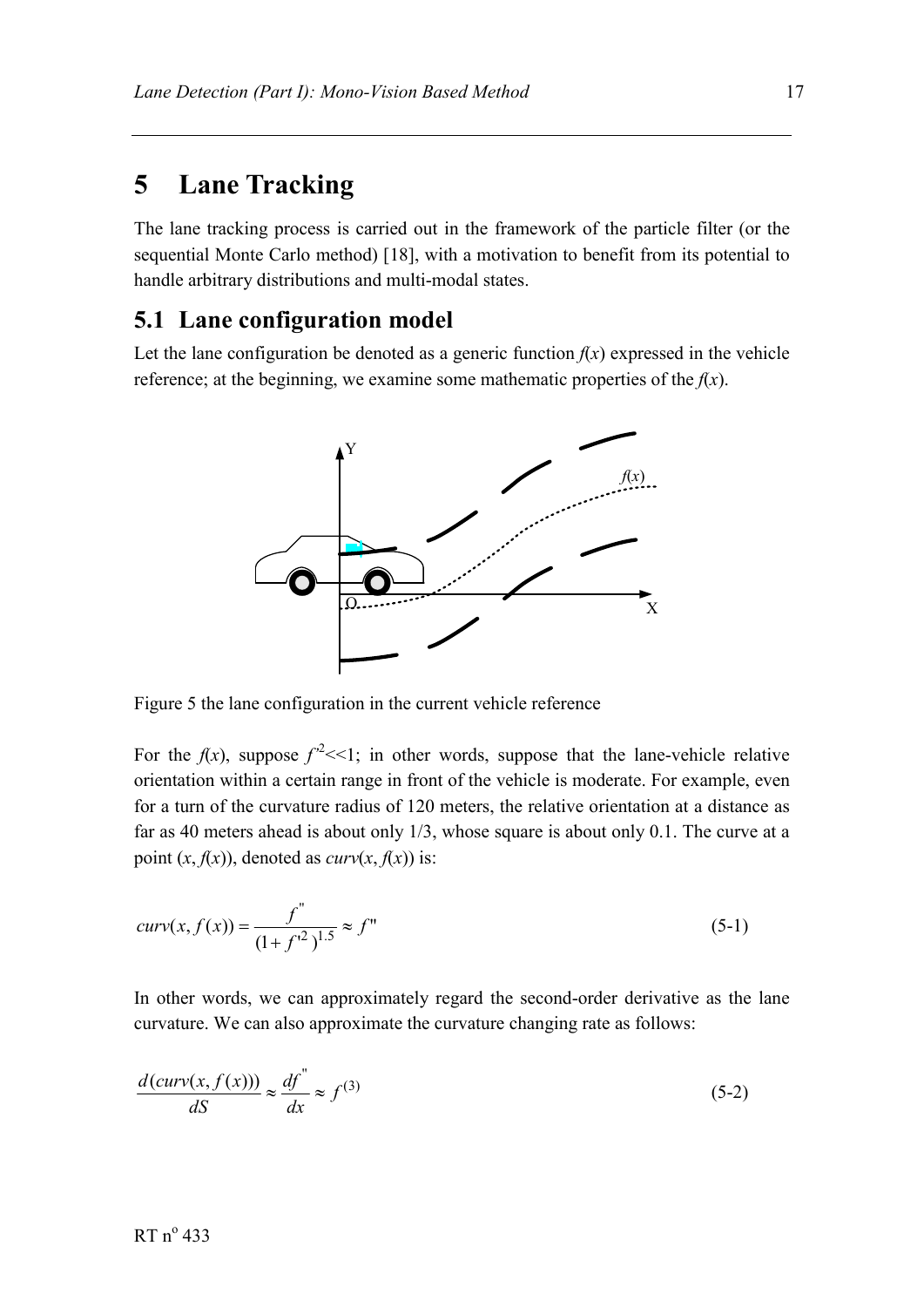Besides, we suppose that the curvature changing rate is constant—some construction standards also specify the maximum curvature changing rate; in other words, the lane is not allowed to jump from one curvature to another. This is consistent with the driving experience that we can not suddenly turn the driving wheel to a point but gradually make it—from (5-2) the third-order derivative of  $f(x)$  can also be regarded as constant. Therefore,  $f(x)$  can be fairly approximated as a three-order polynomial according to the Taylor expansion:

$$
f(x) = f(0) + f'(0)x + \frac{f''(0)}{2}x^2 + \frac{f^{(3)}}{6}x^3
$$
\n(5-3)

#### **5.2 Lane state and state evolution model**

#### **5.2.1 Lane state**

According to (5-3), the lane (within a certain range in front of the vehicle) can be modeled by a three-order polynomial, which is represented by four control points in our method (noting that four control points can uniquely determine a three-order polynomial). Let the four control points be denoted as  $(x_0, y_0)$ ,  $(x_1, y_1)$ ,  $(x_2, y_2)$  and  $(x_3, y_3)$ ;  $x_0$  is set to be near the vehicle and  $x_3$  is set to the maximum detection range;  $x_1$  and  $x_2$ are uniformly distributed between  $x_0$  and  $x_3$ . The four control points are used to represent the center of the lane.

Besides the lane configuration, the lane width is also a factor to-be-considered. In reality, there are certain construction standards for the lanes and there is little variability for the lane width even in a rather large region. On the other hand, we do not intend to incorporate by so far any specific *a priori* knowledge that can be extracted from a prestored map. Therefore, we regard the lane width as a state to-be-estimated.

We could fairly use one state variable to denote current lane width, because of the parallelism of the lane boundaries; In contrast, we use two state variables to denote the lane width, namely  $w_0$  and  $w_1$ , one of which represents the lane width at the nearvehicle limit of the lane detection range and the other represents that at the far-side limit; the lane width between the two limits is linearly interpolated by the two widths. In mathematical terms, let  $w_0$  and  $w_1$  respectively denote the lane width at  $(x_0, y_0)$  and  $(x_3, y_3)$ ; then the lane width at an arbitrary point  $(x,y)$  between  $(x_0, y_0)$  and  $(x_3, y_3)$  is given as: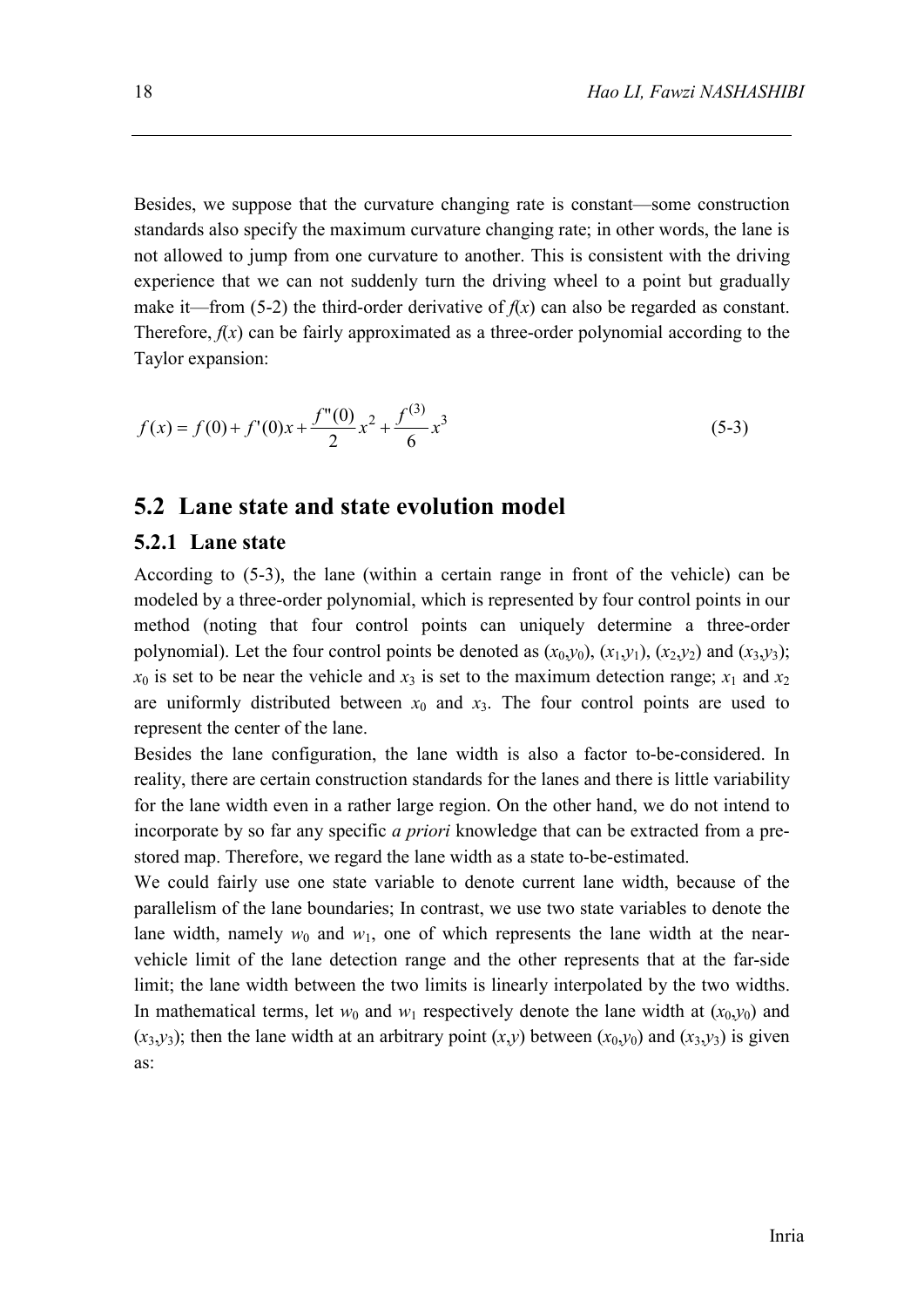$$
w(x) = w_0 + \frac{w_1 - w_0}{x_3 - x_0}(x - x_0)
$$
\n(5-4)

The motivation of using a redundant width is to account the influence of the vehicle pitch movement. More specifically, the parallelism of the lane boundaries might be distorted in the bird-eye view image, mainly due to the vehicle pitch movement. The use of the two widths can well characterize this distortion, as a benefit of which an online estimation of the vehicle pitch angle can be performed (This will be introduced latter).

In summary, a lane is completely modeled by four control points and two widths, i.e.  $\{(x_0,y_0), (x_1,y_1), (x_2,y_2), (x_3,y_3), w_0, w_1\}$  and the task of lane tracking is to estimate them. Since  $x_0$ ,  $x_1$ ,  $x_2$ , and  $x_3$  are always fixed, the actual task is to estimate the lane state  $\mathbf{X} = (y_0, y_1, y_2, y_3, w_0, w_1)^\mathrm{T}$ .

#### **5.2.2 State evolution model**

At period *k*, let the lane configuration be denoted as  $f_k(x)$  with the sub-script *k*. Le the vehicle displacement and yaw change be denoted respectively as  $\Delta s_k$  and  $\Delta \theta_k$ . We could assume that  $\Delta s_k$  and  $\Delta \theta_k$  are close to zero; for example, for a period of 0.04 second, a vehicle velocity of 20 m/sec and a yaw rate of 0.2 (moving by 20 m/sec on a turn of the curvature radius of 100 meters),  $\Delta s_k$  and  $\Delta \theta_k$  are respectively 0.8 meter and 0.008 rad. The relation between  $f_{k-1}(x)$  and  $f_k(x)$  is given as:

$$
\begin{bmatrix} x_k \\ y_k \end{bmatrix} \approx \begin{bmatrix} \cos \Delta \theta_k & \sin \Delta \theta_k \\ -\sin \Delta \theta_k & \cos \Delta \theta_k \end{bmatrix} \begin{bmatrix} x_{k-1} \\ y_{k-1} \end{bmatrix} + \begin{bmatrix} -\Delta s_k \cos(\Delta \theta_k / 2) \\ \Delta s_k \sin(\Delta \theta_k / 2) \end{bmatrix} \tag{5-5}
$$

Considering that  $||y||$  is usually much smaller than  $||x||$ , (5-5) is approximated by a nonlinear relation as in (5-6):

$$
\begin{bmatrix} x_k \\ y_k \end{bmatrix} \approx \begin{bmatrix} x_{k-1} - \Delta s_k \\ y_{k-1} - \Delta \theta_k x_{k-1} \end{bmatrix}
$$
 (5-6)

Let  $g(x)=f_k(x)-f_{k-1}(x)$ , which reflects the lane configuration evolution from the perspective of the vehicle. From (5-6) we have:

$$
g(x) \approx f_{k-1}(x + \Delta s_k) - \Delta \theta_k x - f_{k-1}(x) \approx f_{k-1}(x) \Delta s_k - \Delta \theta_k x \tag{5-7}
$$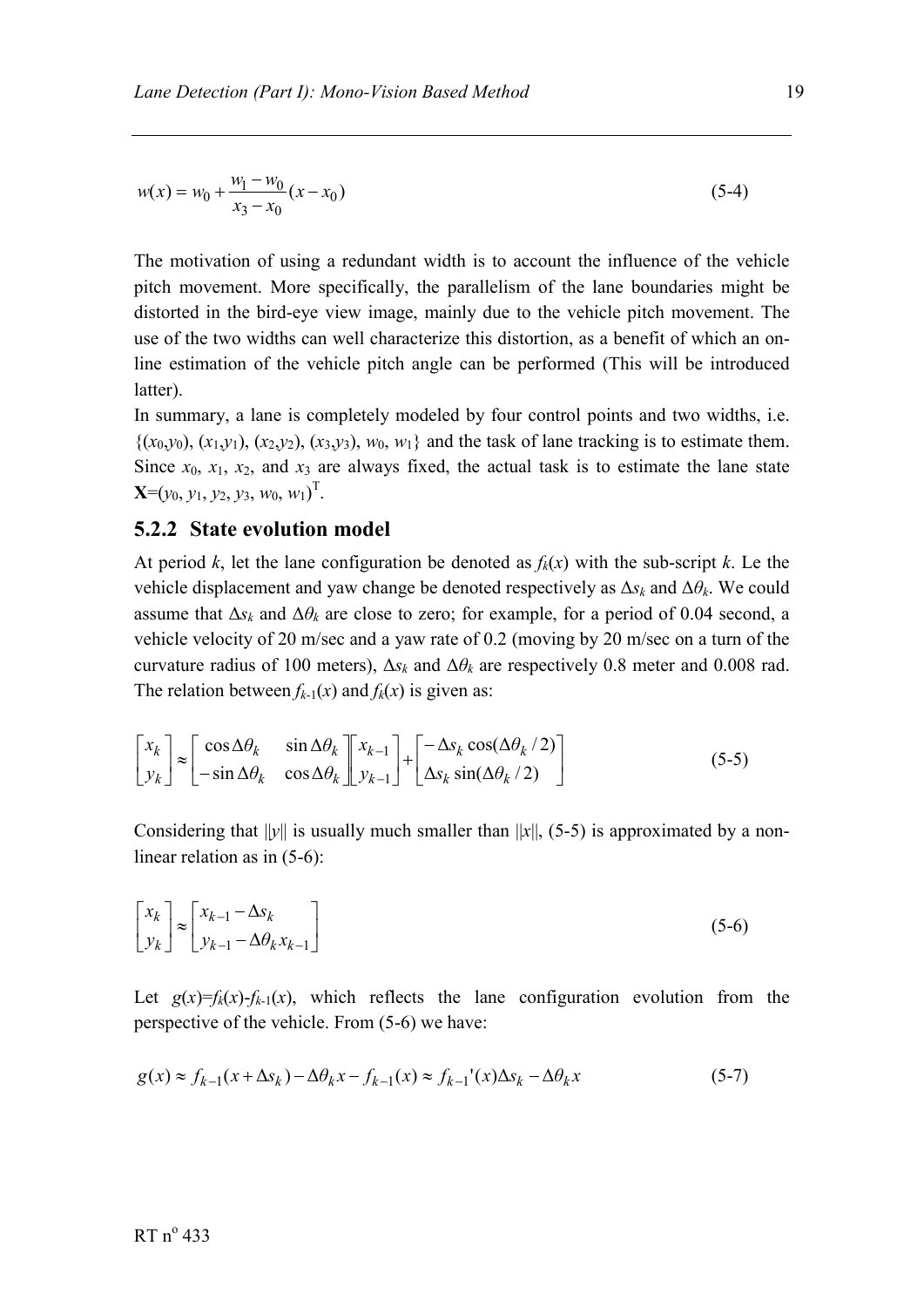Besides, we have:

$$
g(x_1) = g(x_0) + g'(ε_1)(x_1 - x_0)
$$
  
\n
$$
g(x_2) = g(x_0) + g'(ε_1)(x_2 - x_0) + (g'(ε_2) - g'(ε_1))(x_2 - x_1)
$$
  
\n
$$
= g(x_0) + g'(ε_1)(x_2 - x_0) + g''(\eta_1)(ε_2 - ε_1)(x_2 - x_1)
$$
  
\n
$$
g(x_3) =
$$
  
\n
$$
g(x_0) + g'(ε_1)(x_3 - x_0) + (g'(ε_2) - g'(ε_1))(x_3 - x_1) + (g'(ε_3) - g'(ε_2))(x_3 - x_2)
$$
  
\n
$$
= g(x_0) + g'(ε_1)(x_3 - x_0) + g''(\eta_1)(ε_2 - ε_1)(x_3 - x_1) + g''(\eta_2)(ε_3 - ε_2)(x_3 - x_2)
$$

The  $\varepsilon_1$ ,  $\varepsilon_2$ , and  $\varepsilon_3$  are certain values respectively between  $x_0$  and  $x_1$ , between  $x_1$  and  $x_2$ , and between  $x_2$  and  $x_3$ ; the  $\eta_1$  and  $\eta_2$  are certain values respectively between  $\varepsilon_1$  and  $\varepsilon_2$ , and between  $\varepsilon_2$  and  $\varepsilon_3$ . Then the evolution of the four control points is given as:

$$
y_{0,k} = y_{0,k-1} + \Delta y_{0,k}
$$
  
\n
$$
y_{1,k} = y_{1,k-1} + \Delta y_{0,k} + e_{1,k}(x_1 - x_0)
$$
  
\n
$$
y_{2,k} = y_{2,k-1} + \Delta y_{0,k} + e_{1,k}(x_2 - x_0) + e_{2,k}(x_2 - x_1)
$$
  
\n
$$
y_{3,k} = y_{3,k-1} + \Delta y_{0,k} + e_{1,k}(x_3 - x_0) + e_{2,k}(x_3 - x_1) + e_{3,k}(x_3 - x_2)
$$
  
\n
$$
\Delta y_{0,k} = g(x_0)
$$
  
\n
$$
e_{1,k} = g'(e_1)
$$
  
\n
$$
e_{2,k} = g''(\eta_1)(\varepsilon_2 - \varepsilon_1)
$$
  
\n
$$
e_{3,k} = g''(\eta_2)(\varepsilon_3 - \varepsilon_2)
$$
 (6.1)

As a result, the generative model of evolving  $\{y_{0,k-1}, y_{1,k-1}, y_{2,k-1}, y_{3,k-1}\}$  to  $\{y_{0,k}, y_{1,k}, y_{2,k},$  $y_{3,k}$ } is given as:

$$
p(y_{0,k}, y_{1,k}, y_{2,k}, y_{3,k} | y_{0,k-1}, y_{1,k-1}, y_{2,k-1}, y_{3,k-1})
$$
  
=  $p(y_{0,k} | y_{0,k-1}) p(y_{1,k} | y_{0,k-1}, y_{1,k-1}, y_{0,k})$   
 $p(y_{2,k} | y_{0,k-1}, y_{1,k-1}, y_{2,k-1}, y_{0,k}, y_{1,k})$   
 $p(y_{3,k} | y_{0,k-1}, y_{1,k-1}, y_{2,k-1}, y_{3,k-1}, y_{0,k}, y_{1,k}, y_{2,k})$   
=  $p(\Delta y_{0,k}) p(e_{1,k}) p(e_{2,k}) p(e_{3,k})$  (5-9)

From  $(5-7)$  we have: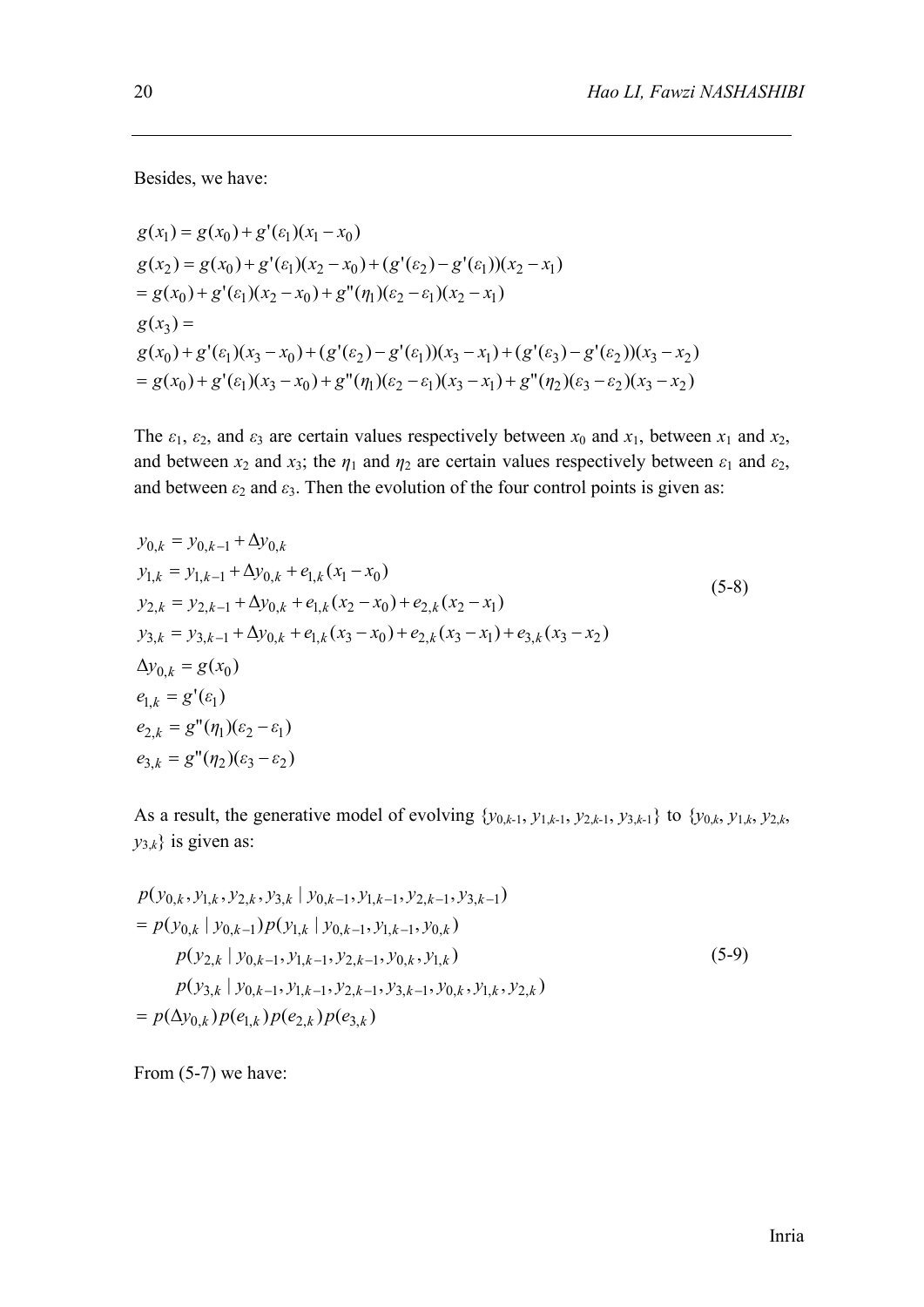$$
\Delta y_{0,k} = g(x_0) \approx f_{k-1}'(x_0) \Delta s_k - \Delta \theta_k x_0
$$
  
\n
$$
e_{1,k} = g'( \varepsilon_1) \approx f_{k-1}''( \varepsilon_1) \Delta s_k - \Delta \theta_k
$$
  
\n
$$
e_{2,k} = g''(\eta_1) (\varepsilon_2 - \varepsilon_1) \approx f_{k-1}^{(3)}(\eta_1) \Delta s_k (\varepsilon_2 - \varepsilon_1)
$$
  
\n
$$
e_{3,k} = g''(\eta_2) (\varepsilon_3 - \varepsilon_2) \approx f_{k-1}^{(3)}(\eta_2) \Delta s_k (\varepsilon_3 - \varepsilon_2)
$$

The  $\Delta y_{0,k}$ ,  $e_{1,k}$ ,  $e_{2,k}$ , and  $e_{3,k}$  can be treated as random variables, considering the range constraint of  $f_{k-1}^{(2)}$  and  $f_{k-1}^{(3)}$ . The  $\Delta s_k$  and  $\Delta \theta_k$  are also treated as random variables. As mentioned previously, in the works presented in this report, we only want to use monovision even without the aide of vehicle motion sensors. Therefore,  $\Delta s_k$  and  $\Delta \theta_k$  are simply treated as zero-mean random variables with comparatively larger variance—we even do not want to take it for granted either that the vehicle is moving forward, though this is the usual case when lane detection is performed. In one word, by so far, we want to use as less specific *a priori* knowledge as possible. Of course, the availability of the motion data can better constrain the variance of  $\Delta s_k$  and  $\Delta \theta_k$  (as will be concerned in the next report). The widths are simply varied randomly and the complete lane state evolution model can be written as:

$$
y_{0,k} = y_{0,k-1} + \Delta y_{0,k}
$$
  
\n
$$
y_{1,k} = y_{1,k-1} + \Delta y_{0,k} + e_{1,k}(x_1 - x_0)
$$
  
\n
$$
y_{2,k} = y_{2,k-1} + \Delta y_{0,k} + e_{1,k}(x_2 - x_0) + e_{2,k}(x_2 - x_1)
$$
  
\n
$$
y_{3,k} = y_{3,k-1} + \Delta y_{0,k} + e_{1,k}(x_3 - x_0) + e_{2,k}(x_3 - x_1) + e_{3,k}(x_3 - x_2)
$$
  
\n
$$
w_{0,k} = w_{0,k-1} + \Delta w_{0,k}
$$
  
\n
$$
w_{1,k} = w_{1,k-1} + \Delta w_{1,k}
$$
  
\n(5-10)

Then based on (5-9), the complete proposal distribution is modeled as:

$$
p(\mathbf{X}_{k} | \mathbf{X}_{k-1})
$$
  
=  $p(y_{0,k}, y_{1,k}, y_{2,k}, y_{3,k}, w_{0,k}, w_{1,k} | y_{0,k-1}, y_{1,k-1}, y_{2,k-1}, y_{3,k-1}, w_{0,k-1}, w_{1,k-1})$   
=  $p(y_{0,k}, y_{1,k}, y_{2,k}, y_{3,k} | y_{0,k-1}, y_{1,k-1}, y_{2,k-1}, y_{3,k-1}) p(w_{0,k} | w_{0,k-1}) p(w_{1,k} | w_{1,k-1})$   
=  $p(\Delta y_{0,k}) p(e_{1,k}) p(e_{2,k}) p(e_{3,k}) p(\Delta w_{0,k}) p(\Delta w_{1,k})$  (5-11)

Noting that the vehicle pitch movement has little influence on the near-vehicle part of the bird-eye view image while having larger influence on the far-away part of the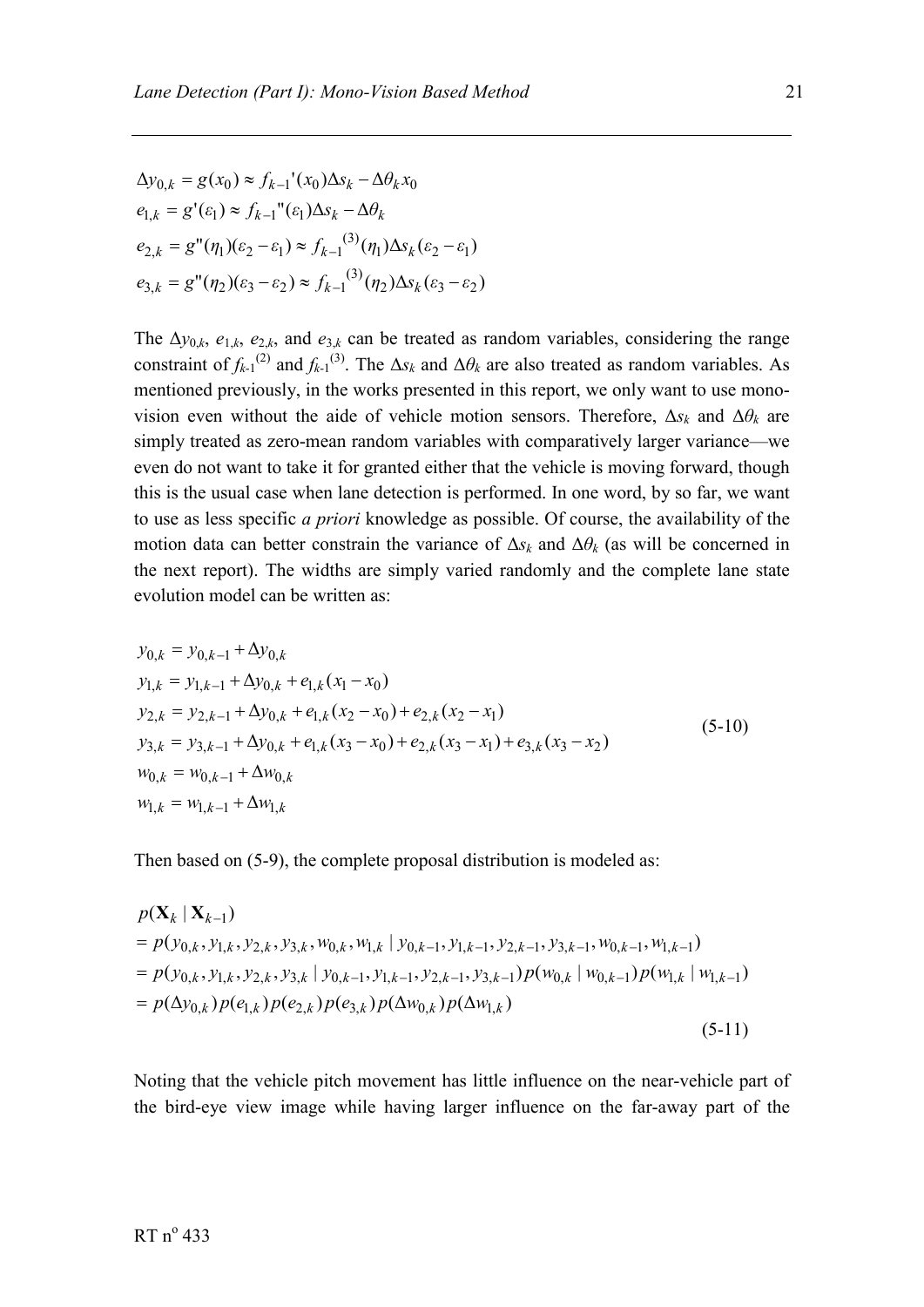image, the variance of  $\Delta w_{0,k}$  is set comparatively small whereas that of  $\Delta w_{1,k}$  is set comparatively large.

The lane state estimate consists of a set of *particles*  $\{X^{i}=(y_0^i, y_1^i, y_2^i, y_3^i, w_0^i, w_1^i)^T \}$  $i=1,2,...,n$ , each of which represents a lane configuration. Each particle is associated with a weight that specifies the probability of the particle being the true lane; let the weights be denoted as  $\{q^i | i=1,2,...,n\}$  The set of the particles at current period are generated from the set at the previous period, using the lane state evolution model (5- 10). The model inputs  $\Delta y_{0,k}$ ,  $e_{1,k}$ ,  $e_{2,k}$ ,  $e_{3,k}$ ,  $\Delta w_{0,k}$ , and  $\Delta w_{1,k}$  are randomly generated conforming to the proposal distribution model (5-11).

#### **5.3 Lane state update**

The lane configuration samples obtained by the method introduced in section 4 are used to update the lane state particles. Extract those lane configuration samples that are consistent with the lane particles under a specified distance tolerance; denote these extracted lane configuration samples as  $\{S^1, S^2, ..., S^m\}$ , which are used to update the particles  $\{X^1, X^2, ..., X^n\}$ .

$$
q_k^i = q_{k-1}^i \sum_{j=1}^m \exp(-\|\mathbf{X}_k^i - \mathbf{S}_k^j\|^2 / \sigma^2)
$$
 (5-12)

The  $||\mathbf{X}_k^i - \mathbf{S}_k||$  denotes a norm that represents the difference between the lane state particle  $X_k^i$  and the lane configuration sample  $S_k^j$ . More specifically, for a lane configuration sample, we uniformly select several points on it and treat the summed squares of the distances of these points to the lane state particle as the norm. The weights of all the particles, after update, are normalized. If the distribution of the weights is not *uniform* enough (for example, if the inverse of the summed squares of the weights is below certain threshold), then one more step of *re-sampling* will take place, which draw new particles from current particles with their probability to-beselected in proportion to their weights; the weights of all the new particles are reset to 1/*n*. The *re-sampling* can also be performed every time after the *update*, as the case in our implementation.

#### **5.4 Vehicle pitch angle estimation**

The parallelism of the lane boundaries might be distorted in the bird-eye view image, mainly due to the vehicle pitch movement, as shown in Fig.6. The difference between the two widths  $w_0$  and  $w_1$  can well characterize this distortion, without which  $w_0$  and  $w_1$ should always be the same. By a geometric analysis, we can approximate recover the vehicle pitch angle  $\alpha$  as follows: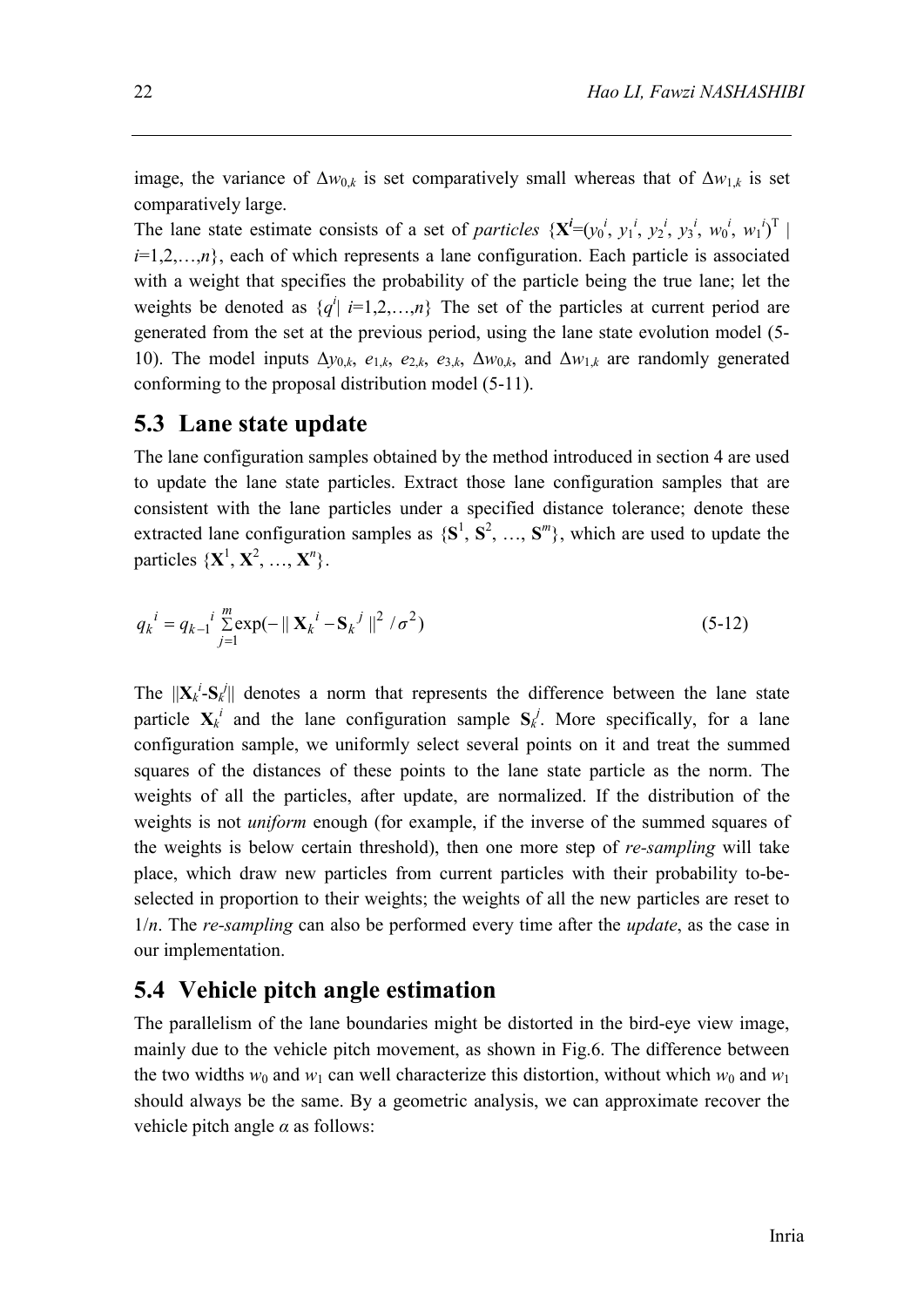

Figure 6 the distortion of the lane parallelism due to vehicle pitch angle

#### **6 Experimentation**

The tests were carried out based on a Citroen vehicle platform which is equipped with a mono-camera, two laser scanners, and motion sensors. For the moment, we only rely on the mono-vision to perform lane detection.

The function has been programmed in C++ in the *RTMaps* software platform [19]; the computation time for each image frame is less than 40 ms on an Intel Core2 2.0-GHz processor with a 2.0-GB RAM, noting that no coding optimization has been done yet and there is still room for enhancing computational efficiency.

First, the performance of the lane mark segment extraction method introduced in section 3 is demonstrated, in comparison with that of edge-detector based method. Fig.4 (top) shows a commonly encountered scenario where there are shadows caused by road-side trees. The Canny edge-detector is tried on the bird-eye view image; the threshold in the Canny edge-detector is tuned from low value to high value and a threshold value is chosen to have a suitable balance between the false-positives and true-negatives. Fig.4 (middle) demonstrates the result of edge detection associated with this threshold value. As shown in Fig.4 (middle), many lane mark edge parts have not been extracted while there are still a lot of noise edge points.

The introduced lane mark segment extraction method is also tried on the same bird-eye view image without any tuning of the parameters (as explained in section 3, a fixed low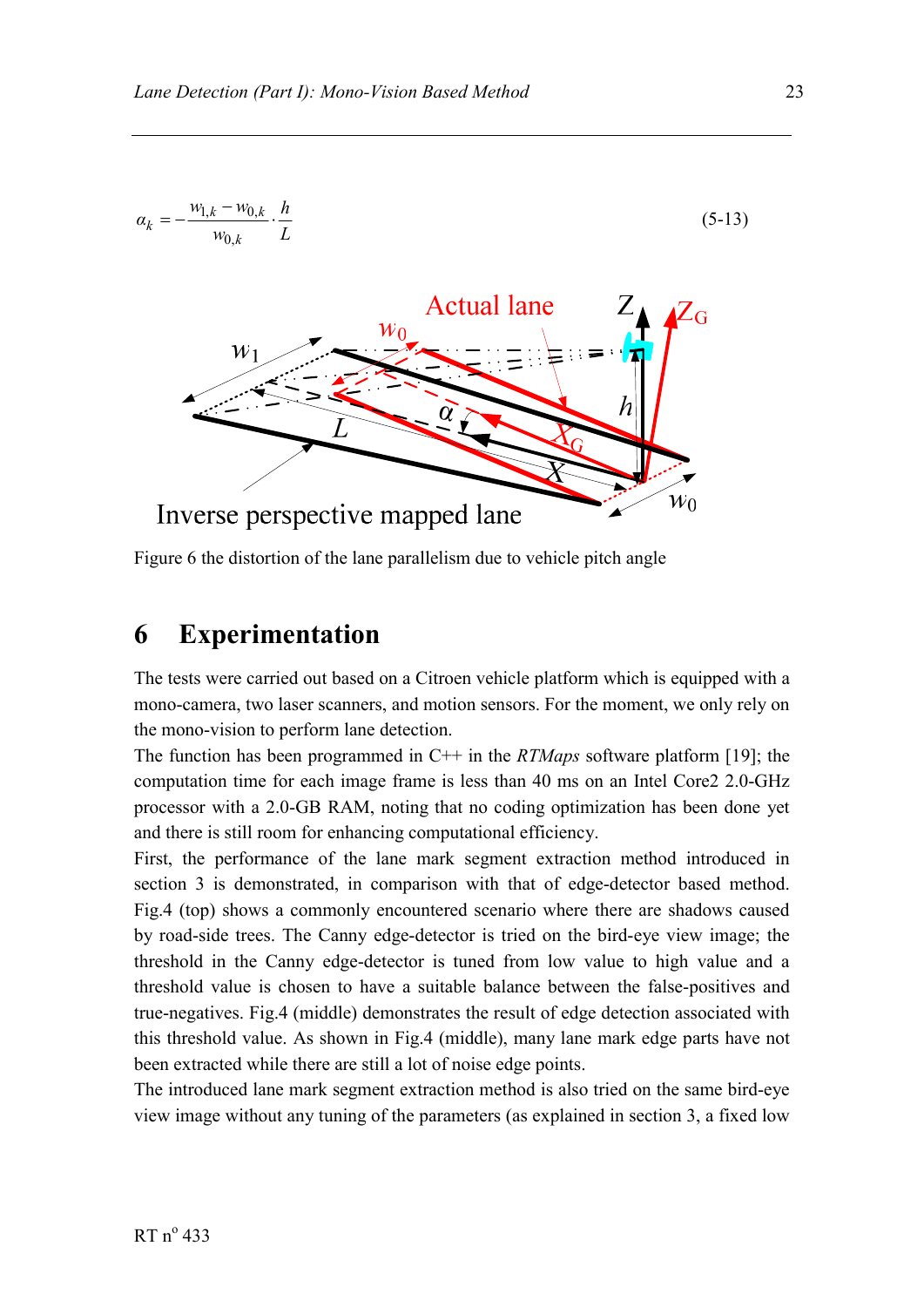threshold is always used); the result is shown in Fig.4 (bottom). As the result shows, the dashed lane mark in the middle of the road and the continuous lane mark on the rightside are completely detected without any miss-detection of their part. For the left-side road boundary which is almost invisible, despite some miss-detection, our method still extracts more portion of the lane boundary than what the edge-detector does. As the result also shows, the false-positives of the lane mark segment extraction method are much less than those incurred by the edge-detection method.

Next, the performance of the entire lane detection and tracking method is demonstrated. Thousands of structured road images have been logged for off-line testing, some example results of which are demonstrated in Fig.7.



Figure 7 lane detection results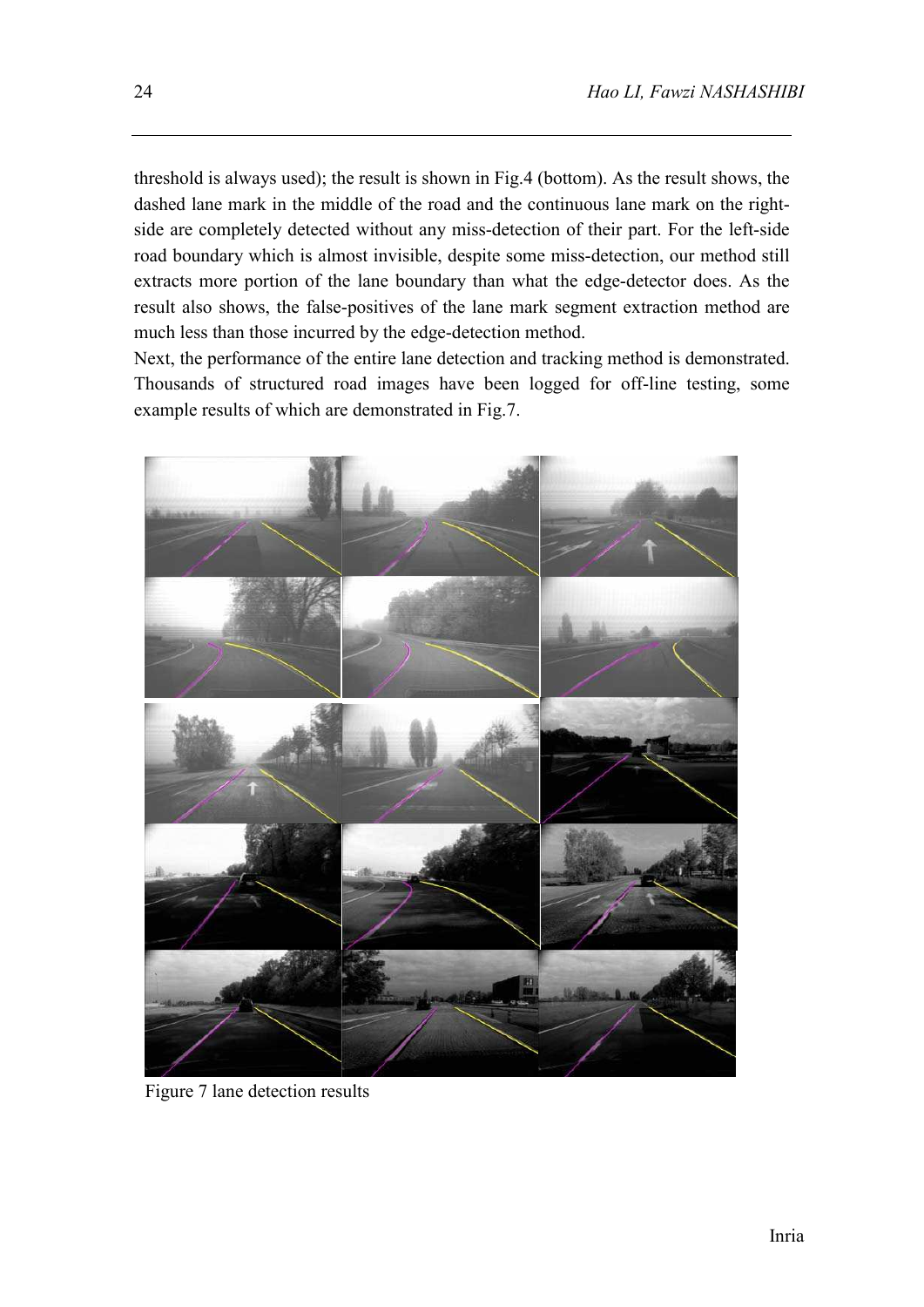The road images under test include scenarios with large variability. For example, the lane configurations are diverse; there are straight roads as well as curved roads; there is variation in the width and length of the lane marks. Besides, the light condition changes; shadows caused by road-side trees and other road surface signs also appear from time to time. As can be see, the introduced method outputs desirable lane detection results for all these scenarios.

The effect of correcting the bird-eye view image based on the estimated vehicle pitch angles is demonstrated. Due to the vehicle pitch movement, the parallelism of the lane boundaries is distorted, as shown in the two bird-eye view images in the left column in Fig.8. On the other hand, the vehicle pitch angle is estimated using (5-13) and then used to correct the perspective matrix using (3-2). The same bird-eye view images are regenerated using the corrected perspective matrices; the effect of correction is shown in the two images in the right column in Fig.8. As we can see, the lane parallelism has been well recovered.



Figure 8 the bird-eye view image: (left) without correction; (right) with correction

#### **7 Conclusion**

We have introduced a mono-vision based lane detection method—strictly mono-vision without using any data of other sensors. The lane detection method consists of the subparts of lane mark segment extraction, lane model fitting, and lane tracking, the techniques of which are detailed. In lane mark segment extraction and lane model fitting, an essential spirit is to use some criteria that are only related to the inherent physical properties of the lane marks and to avoid employing specific a priori knowledge. The lane detection is performed in and the results are also expressed in the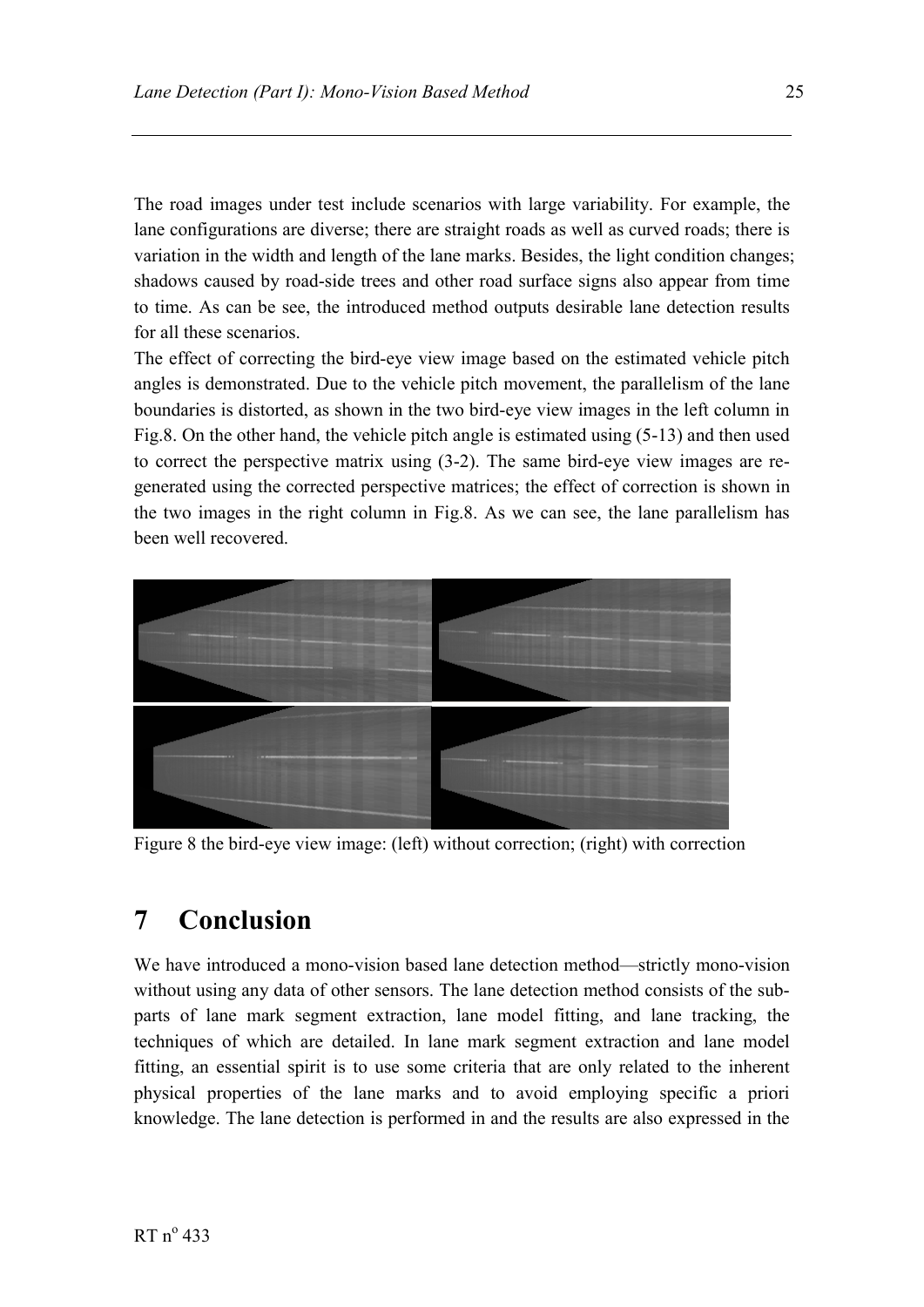world (the ground plane) reference instead of in the image reference; as a prerequisite of this practice, the techniques of inverse perspective mapping is detailed. The lane tracking is carried out in the framework of the particle filter; the lane configuration model and the lane state are presented, based on a geometric analysis. The techniques of the lane state evolution and the lane state update are also described. Besides, a method of vehicle pitch angle estimation is also given. The results of real-data tests are demonstrated, which shows promising performance of the introduced mono-vision based lane detection method.

On the other hand, the introduced lane detection method still allows much space for further improvements. As explained in section 2, the presented mono-vision based method is not intended to serve as a final solution but serve naturally as a base stone for extending the works into a multi-sensor fusion based methodology. Mono-vision has been reported to possess the ability to enhance the performance of other sensors [20]. Apparent improvements can also be envisioned for lane detection if a multi-sensor fusion based methodology is put into practice.

For example, we know that the lane marks are definitely situated on the ground plane and they are invisible for a laser scanner, then a laser scanner enables eliminating those image parts which can be associated to a range measurement. This can well exclude those challenging factors such as leading vehicles and road-side bars, whose parts sometimes appear similar and even the same to lane marks.

Besides, a GPS together with a map (even a rough map) can also contribute considerable to lane detection. They can constrain the range of the data to be processed. Moreover, they enable adaptive modeling; if we know that the vehicle is on a straight road, we can fairly reduce the lane configuration model from a three-order polynomial to a first-order line, which will not only save computational cost but also enhance robustness.

As our plan, the works of a multi-sensor fusion based methodology which exploits the mutual beneficial relationship between the mono-vision and some other sensors are going to be carried out and to be reported in a sister report "*Lane Detection (Part II): Multi-Sensor Fusion Based Method*".

#### **Reference**

[1] J.C. McCall, M.M. Trivedi, "Video-based lane estimation and tracking for driver assistance: survey, system, and evaluation", *IEEE Transactions on Intelligent Transportation Systems*, 7(1), 2006, pp.20-37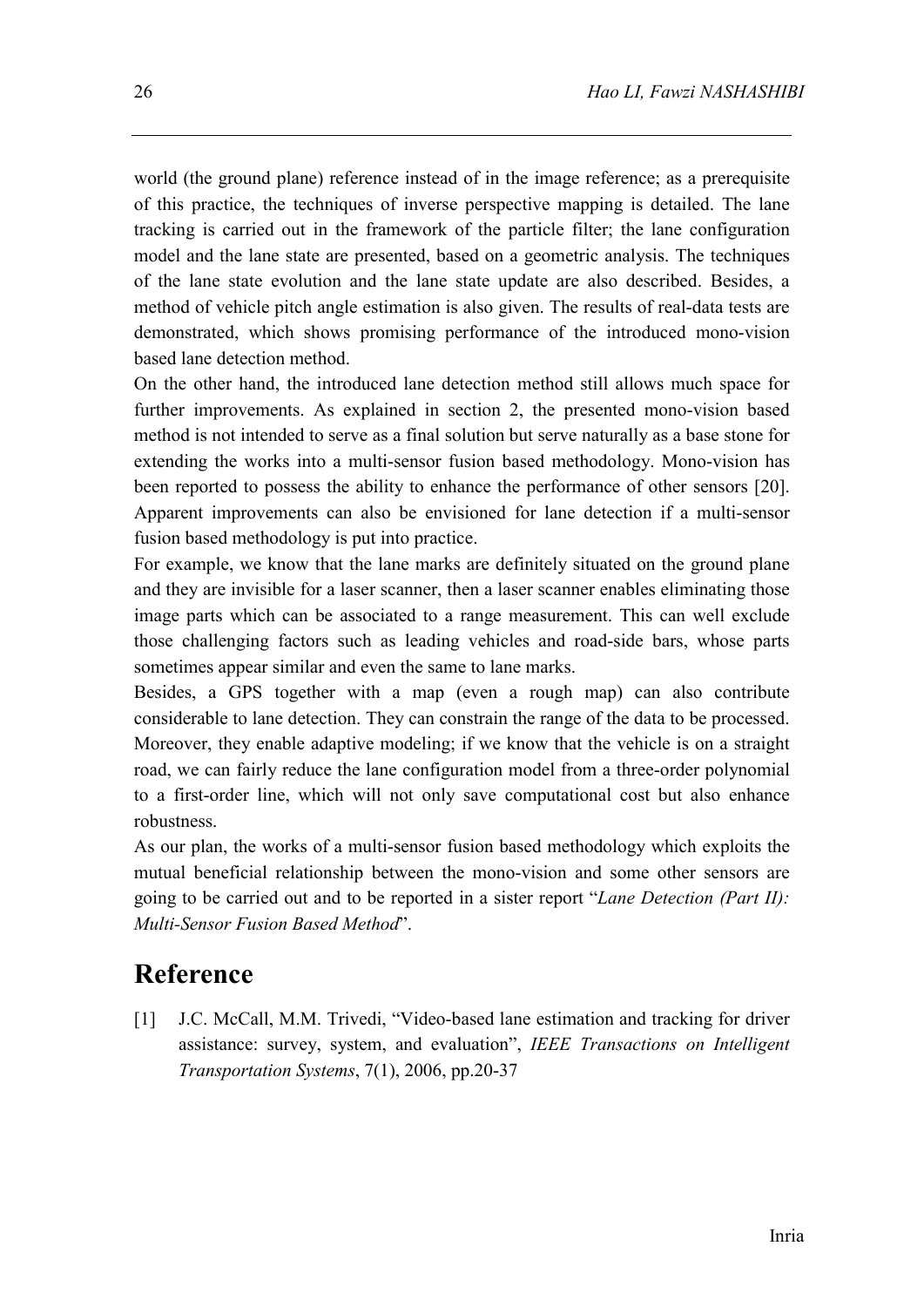- [2] Hao Li, "Cooperative perception: application in the context of outdoor intelligent vehicle systems", *Ph.D. Thesis, École Nationale Supérieure des Mines Paris (ParisTech)*, 2012
- [3] D. Pomerleau, "Neural network vision for robot driving", *The Handbook of Brain Theory and Neural Networks, Cambridge, MIT Press*, 1995
- [4] M. Bertozzi, A. Broggi, "GOLD: A parallel real-time stereo vision system for generic obstacle and lane detection", *IEEE Transactions on Image Processing*, 7(1), 1998, pp.62-81
- [5] R. Aufrere, "Reconnaissance et suivi de route par vision artificielle, application à l'aide à la conduite", Université de Clermont-Ferrand 2, 2001
- [6] Z.W. Kim, "Robust lane detection and tracking in challenging scenarios", *IEEE Transactions on Intelligent Transportation Systems*, 9(1), 2008, pp.16-26
- [7] Q. Li, N.N. Zheng, H. Cheng, "Springrobot: a prototype autonomous vehicle and its algorithms for lane detection", *IEEE Transactions on Intelligent Transportation Systems*, 5(4), 2004, pp.300-308
- [8] M. Meuter, S. Muller-Schneiders, A. Mika, S. Hold, C. Nunn, A. Kummert, "A novel approach to lane detection and tracking", *IEEE Conference on Intelligent Transportation Systems*, 2009, pp.582-587
- [9] K. Kluge, S. Lakshmanan, "A deformable template approach to lane detection", *IEEE Intelligent Vehicle*, 1995, pp.54-59
- [10] Y. Wang, E.K. Teoh, D. Shen, "Lane detection and tracking using B-Snake", *Image and Vision Computing*, 22(4), 2004, pp.269-280
- [11] M. Aly, "Real time detection of lane markers in urban streets", *IEEE Intelligent Vehicles Symposium*, 2008, pp.7-12
- [12] M.A. Fischler, R.C. Bolles, "Random Sample Consensus: a paradigm for model fitting with applications to image analysis and automated cartography", *Communication of the ACM*, 24(6), 1981, pp.381-395
- [13] R. Chapuis, R. Aufrere, F. Chausse, "Accurate road following and reconstruction by computer vision", *IEEE Transactions on Intelligent Transportation Systems*, 3(4), 2002, pp.261-270
- [14] H. Li, F. Nashashibi, "Robust real-time lane detection based on lane mark segment features and general *a priori* knowledge", *IEEE International Conference on Robotics and Biomimetics*, 2011, pp.812-817
- [15] Z. Zhang, "A flexible new technique for camera calibration", *IEEE Transactions on Pattern Analysis and Machine Intelligence*, 22(11), 2000, pp.1330-1334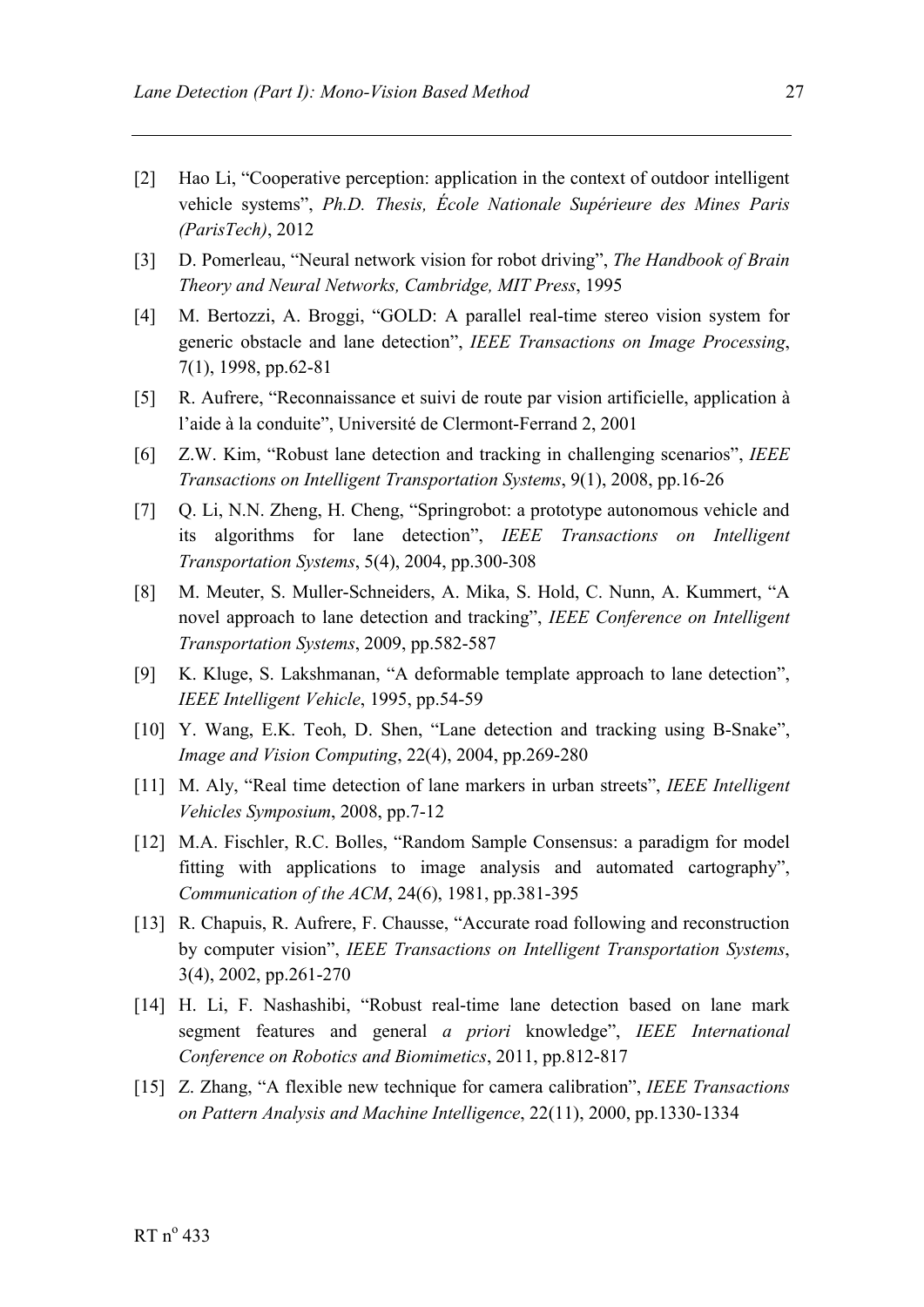- [16] O. Faugeras, "Three-dimensional computer vision: a geometric approach", *Cambridge, MA:MIT Press*, 1993
- [17] J. Canny, "A computational approach to edge detection", *IEEE Transactions on Pattern Analysis and Machine Intelligence*, 8(6), 1986, pp.679-698
- [18] A. Doucet, N. De Freitas, N. Gordon (eds.), "Sequential Monte Carlo methods in practice", *New York: Springer-Verlag*, 2001
- [19] F. Nashashibi, B. Steux, P. Coulombeau, C. Laurgeau, "RTMaps a framework for prototyping automotive multi-sensor applications", *IEEE Intelligent Vehicles Symposium*, 2000, pp.99-103
- [20] H. Li, F. Nashashibi, G. Toulminet, "Localization for intelligent vehicle by fusing mono-camera, low-cost GPS and map data", *IEEE International Conference on Intelligent Transportation Systems*, 2010, pp.1657-1662